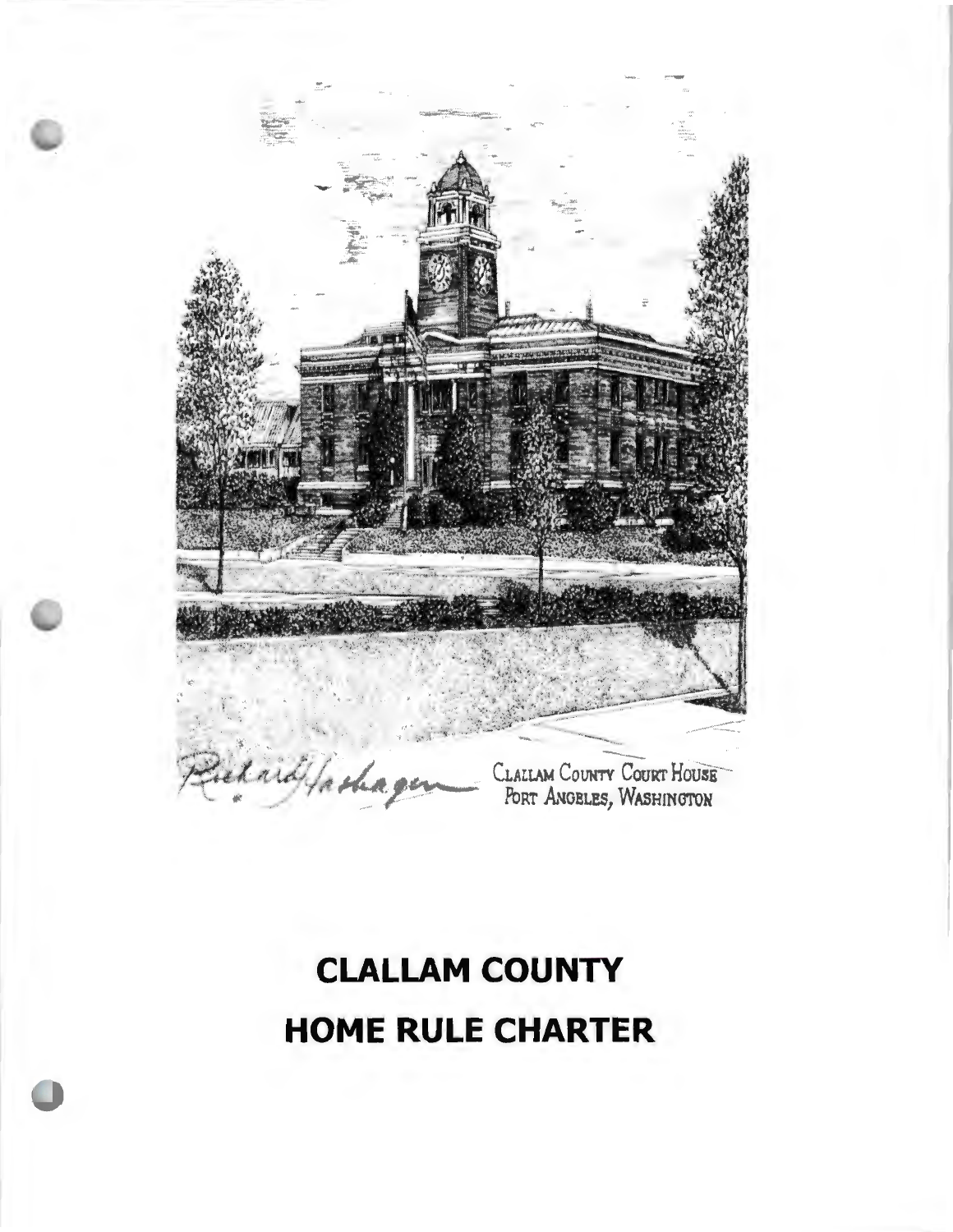## CLALLAM COUNTY **HOME** RULE **CHARTER**

Prepared by the Clallam County Board of Freeholders for submission to the voters of the County.

**NOVEMBER** 2, 1976

Date of this printing: December 2007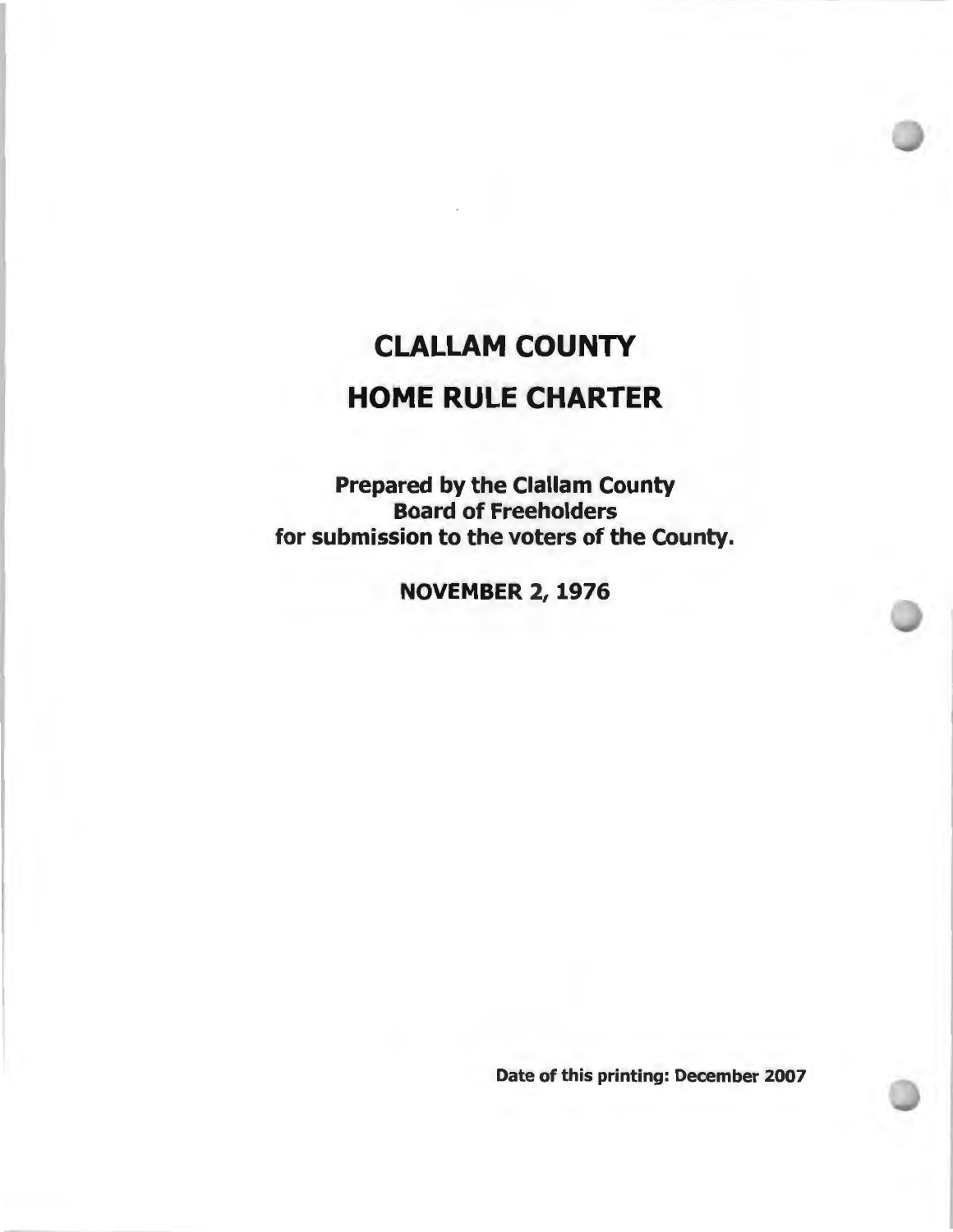To the Residents of Clallam County:

In November, 1975, the voters of Clallam County passed a proposition creating a board of Freeholders whose charge, according to Amendment 21 of the Washington State Constitution, was to write a "Home Rule" Charter to submit to the voters of Clallam County for their approval or rejection.

Fifteen Freeholders were elected, three of whom subsequently resigned. Those three were Howard V. "Mike" Doherty, Jr., who resigned when his appointment in March 1976 by Governor Evans to the office of Clallam County Commissioner caused a conflict of interest; John Swingle, who became ineligible in August upon moving out of the district in which he was elected; and Fred Sindars, who resigned in August over a disagreement with a majority decision of the board.

The Freeholders undertook a comprehensive study of the existing form of Clallam County government. This was accomplished through interviews with county officials, past and present; seminars conducted by the Institute of Governmental Research and Services; individual research; and hearings with the public in each of the three Commissioner districts of the county.

When this study was completed, the board undertook the writing of a "Home Rule" Charter reflecting the conclusions gained from the study. A final rough draft of the Charter was made public in August and was taken to the three Commissioner districts for further public hearings.

The proposed Charter closely follows the present system of government. Three Commissioners are nominated by district and elected at large. This Commission exercises the legislative and executive powers of the county as at present. The Assessor, Auditor, Sheriff and Treasurer remain elected officials, as do the Prosecuting Attorney and the Judges of the county.

Major differences found in this Charter include "Home Rule" itself. The Charter is a county constitution designed to give the control of county affairs to the people of the county rather than requiring legislation from Olympia. In addition to the election of our public officials, specific powers reserved to the people are initiative, referendum, mini-initiative and recall. The Charter also calls for the hiring of an Administrative Coordinator to assist the Commissioners in the administrative procedures of the county as the Commissioners may direct.

Approval of the Clallam County "Home Rule" Charter provides for increased local control over our government and increased local involvement in that government by its citizens.

Commissioner District No. 1 James 0. Babcock Annette J. Kuss, 1st Vice-Chairperson Ruby Mantle Edward V. Polhamus

Very Truly Yours, The Clallam County Board of Freeholders

Commissioner District No. 2 Walter G. Davison Dorothy C. Duncan, Chairperson Dorothy Munkeby, 2nd Vice-Chairperson James H. Elbrader

Commissioner District No. 3 Elmer Critchfield Craig A. Fletcher Robert D. Hall Evelyn B. Tinkham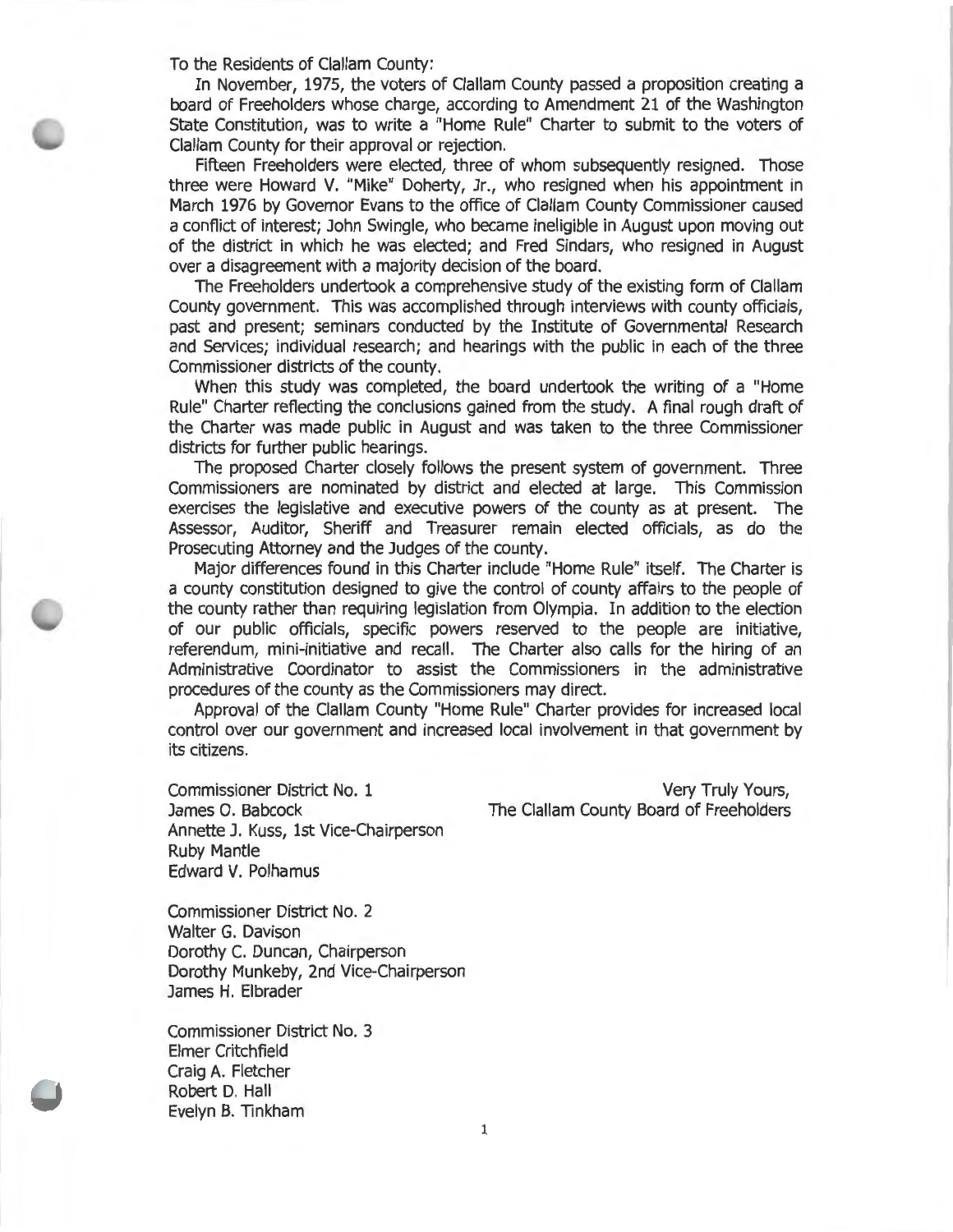#### **CHARTER SUMMARY**

### **Article I- POWERS OF THE COUNTY Page 5**

Grants county all powers possible with "Home Rule" under the state and U.S. constitutions; outlines participation with other agencies or municipal corporations; interprets powers of the county as liberally construed; retains name, boundaries and county seat.

#### **Article II- LEGISLATIVE AND EXECUTIVE BRANCHES Page 5**

Keeps legislative and executive body as the Board of County Commissioners; outlines some of their functions; addresses the rules and organization of the Board of Commissioners.

#### **Article** III - **LEGISLATION Page 7**

Deals with legislation, including emergency ordinances, adoption of statutes and codes by reference, resolutions; mandates the codification of ordinances.

#### **Article IV - OTHER ELECTED OFFICIALS Page 8**

Keeps Assessor, Auditor, Director of the Department of Community Development, Sheriff, Treasurer, Prosecuting Attorney, and Judges of the Superior and District Courts as elected officials; outlines powers and duties; notes that Prosecuting Attorney will serve as ex-officio coroner.

#### **Article V-ADMINISTRATIVE DEPARTMENTS Page 9**

Outlines administrative departments, all of whom shall be responsible to the County Commissioners.

#### **Article VI-ADMINISTRATOR Page 10**

Mandates the hiring of an Administrator; outlines terms of appointment, duties and responsibilities, including assisting the County Commissioners with administrative procedures.

#### **Article VII - ELECTIONS Page 10**

Outlines election procedures; notes qualifications of elected officials; mandates procedure for county redistricting; addresses vacancies in county elective offices.

#### **Article VIII - THE PUBLIC INTEREST Page 12**

Provides for the powers of initiative, referendum, mini-initiative and refers to recall.

### **Article IX- FINANCIAL ADMINISTRATION Page 15**

Deals with adoption of the budget, budget content, budget message, appropriations, lapses of appropriations and illegal contracts.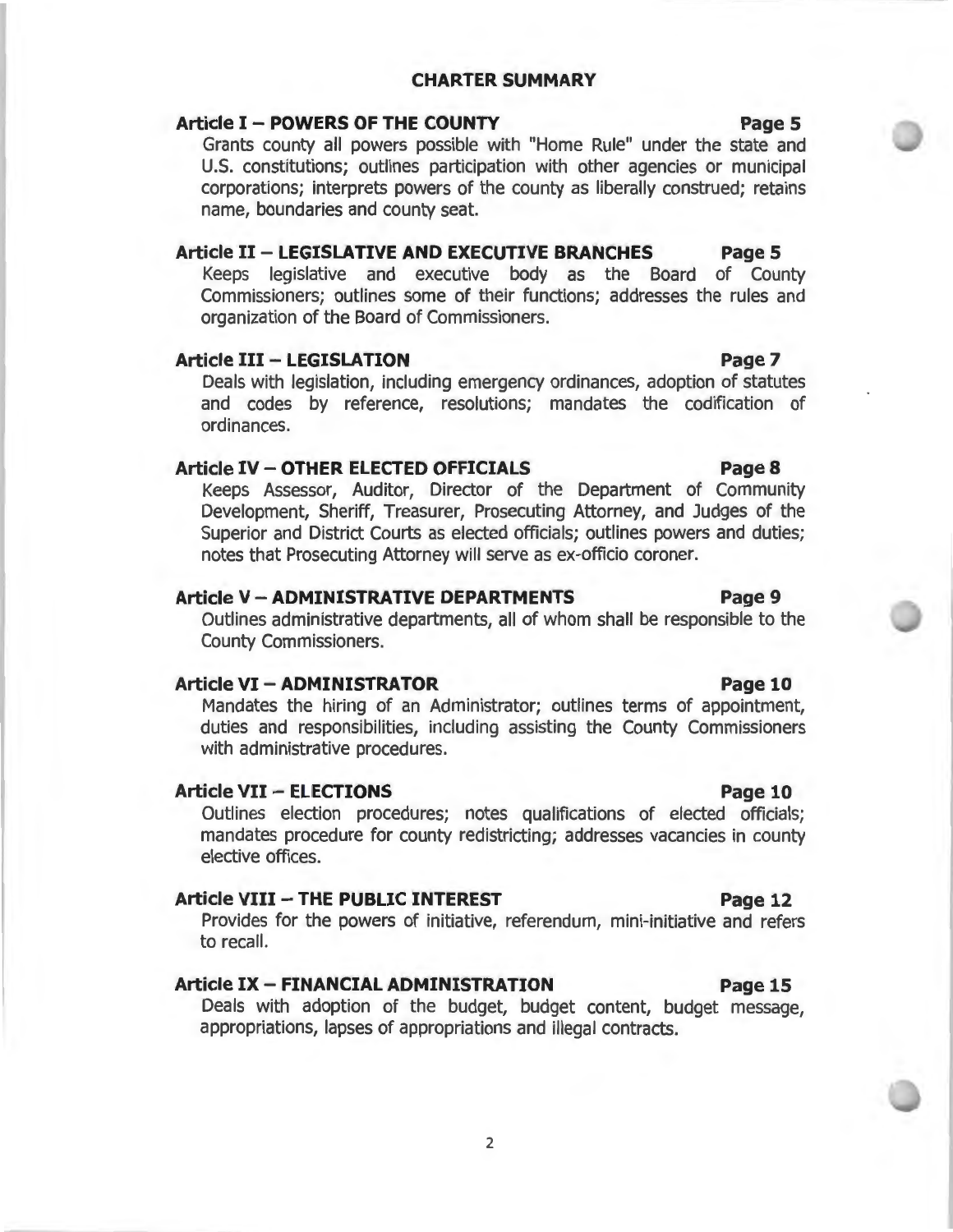#### **Article X - PERSONNEL SYSTEM Page 17**

Mandates a personnel system; lists exemptions; includes a nondiscrimination clause; specifies the right of dismissed employees to a public hearing.

**Article XI - CHARTER REVIEW, AMENDMENT, AND REPEAL Page 18**  Deals with Charter review, amendment and repeal; outlines election and procedures of Charter Review Commission; provides for amendment by the Commission, Board of County Commissioners, or public (all of which must be referred to the public for vote); specifies repeal procedures.

#### **Article XII - GENERAL PROVISIONS Page 20**

Addresses such provisions as bonds, contracts, purchasing, franchises, claims against the county, public disclosure, and oath of office.

### **Article XIII - TRANSITIONAL PROVISIONS Page 21**

Addresses transition from present form of government to new form; sets effective date of charter; specifies terms of office and election of County Commissioners; keeps all county employees at same job or similar at no less pay; keeps boards and commissions in effect; specifies budget; schedules ordinances required by the Charter.

#### **RESOLUTION NO. 154, 1976**

WHEREAS, the Clallam County Board of County Commissioners was duly called and convened on this 1st day of October, 1976 for the purpose of a regular business meeting, and the agenda having contained the consideration of the Home Rule Charter prepared and proposed under the authority of Amendment 21 of the Constitution of the State of Washington and Resolution No. 155, 1975 and amended by Resolution No. 165, 1975 of Clallam County, by the duly elected and certified Board of Freeholders of Clallam County, and the final and duly signed copy of the Home Rule Charter having been placed in our hands, attached and incorporated by reference as though fully set out herein, and the Board of Freeholders of Clallam County having requested by Resolution that we take the action necessary to place the following question before the voters of the county at the general election to be held on November 2, 1976:

Shall Clallam County Adopt a "Home Rule" Charter providing for increased local control over its government and providing initiative and referendum rights to the people as provided for in Resolution No. 154, 1976 of the Board of Clallam County Commissioners and the Constitution and laws of the State?

FOR APPROVAL OF CLALLAM COUNTY CHARTER •

AGAINST APPROVAL OF CLALLAM COUNTY CHARTER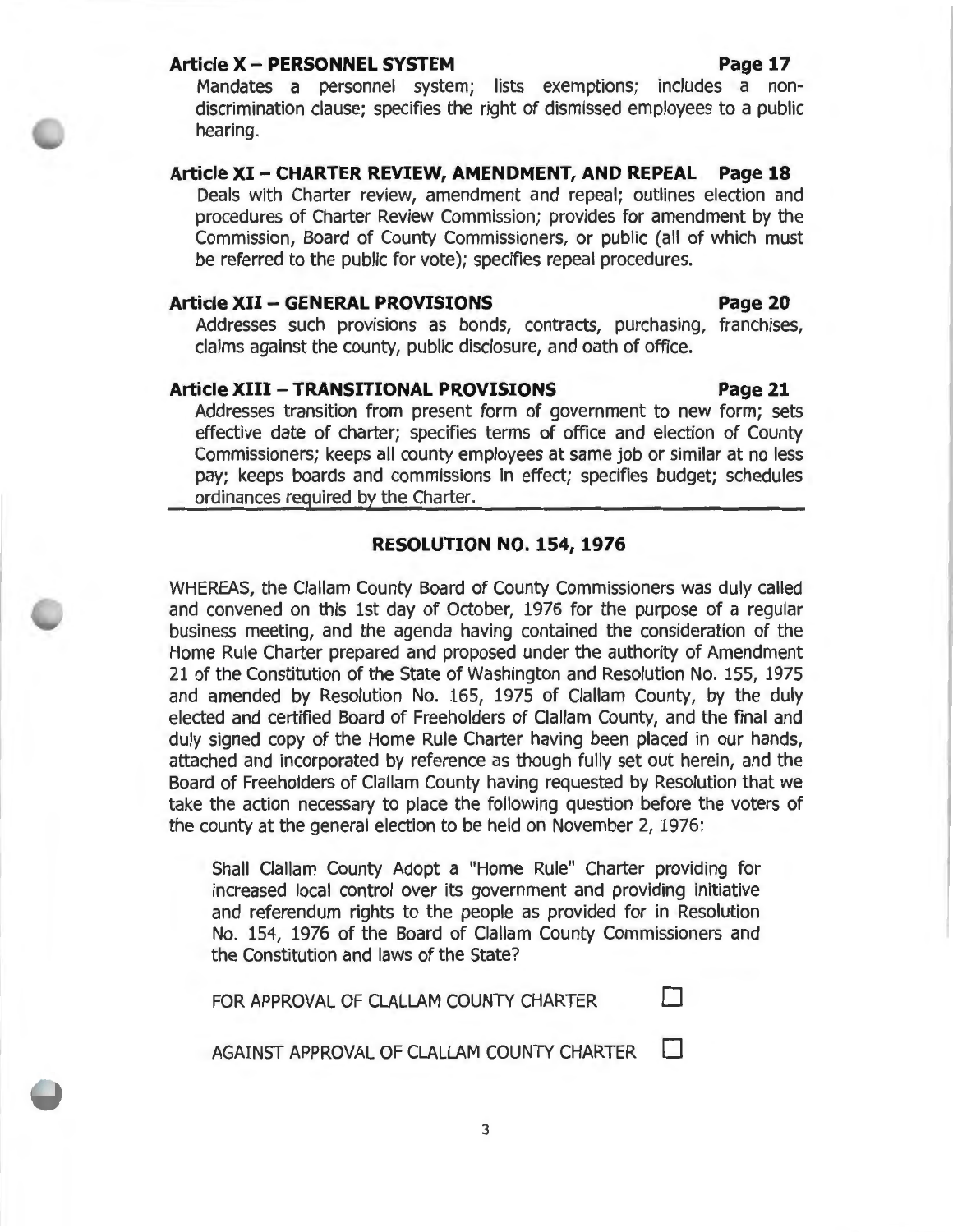NOW, THEREFORE, BE IT RESOLVED by the Board of County Commissioners of Clallam County, as follows:

1) The proposed charter shall be submitted to the qualified electors of Clallam County at the general election to be held on November 2, 1976, and if a majority of such qualified electors voting thereon ratify the same, it shall become the charter of said county, and shall become the organic law thereof and supersede any existing forms of county government.

2) Said proposed charter shall be published in two (2) legal newspapers published in Clallam County, at least once a week for four (4) consecutive weeks prior to November 2, 1976, as required by the Constitution of the State of Washington, Article 11, Section 4, as amended.

3) Notice of said election, specifying the subject thereof, shall be given for at least ten (10) days before November 2, 1976 in all election districts of Clallam County.

4) The general election shall be conducted by the Clallam County Auditor, as ex-officio Supervisor of Elections, who shall place the above question on the ballot, and the results of said election shall be canvassed by the Clallam County Canvassing Board of Election returns, as provided by law.

5) This resolution and the final and official copy of the Home Rule Charter shall be placed in the hands of the Clallam County Auditor during regular business hours on or before September 17, 1976.\*

PASSED AND ADOPTED THIS 1st of October, 1976.

BOARD OF CLALLAM COUNTY COMMISSIONERS Frank A. Feeley, Chairman Rosemary Cockrill Howard V. Doherty, Jr.

ATTEST: Alice C. Thorne Clerk of the Board

**\*Language has appeared in prior printings but was not part of the original resolution.**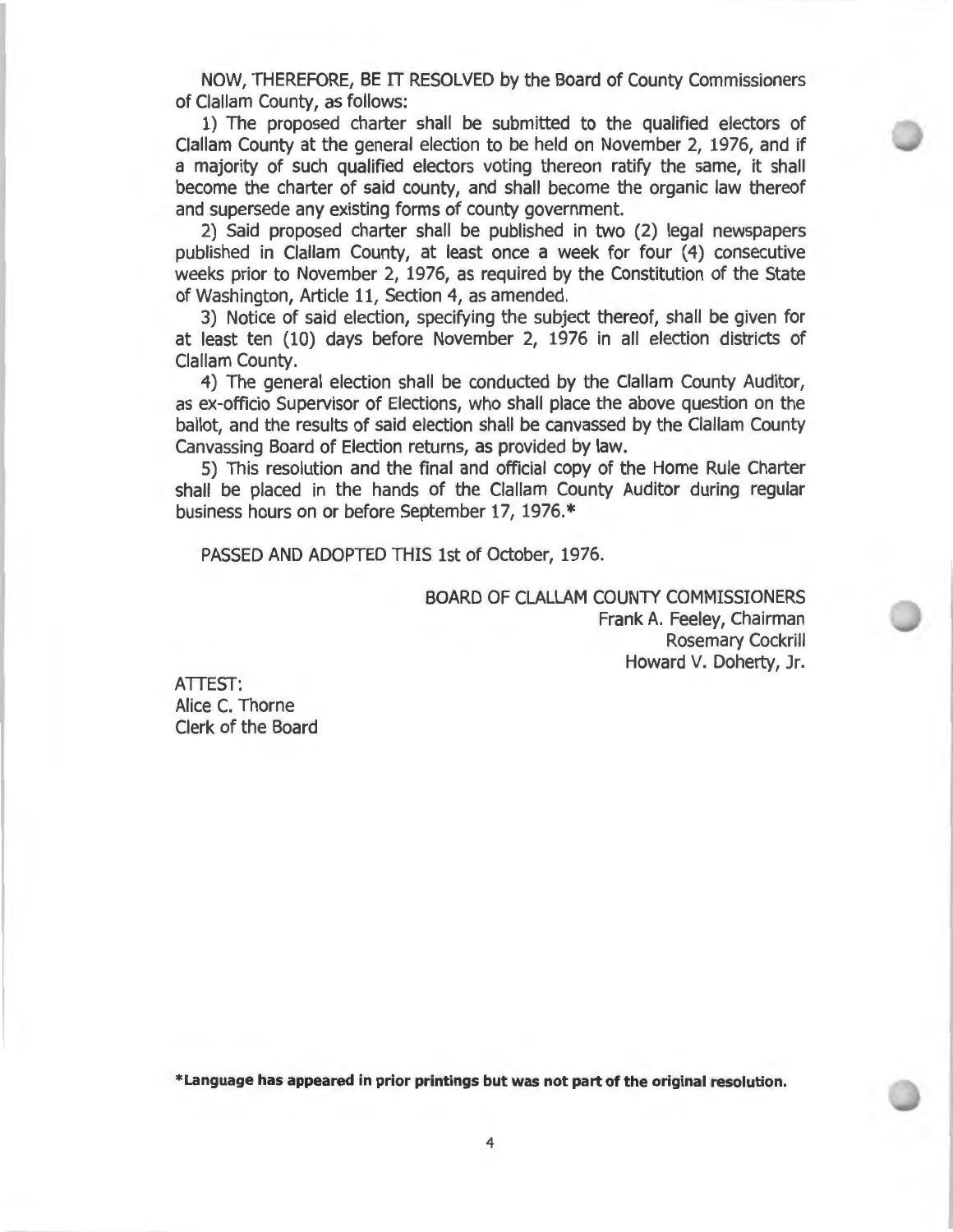#### **CLALLAM COUNTY CHARTER**

#### **PREAMBLE:**

In this the two hundredth year of the birth of our Nation, we, the People of Clallam County, Washington, in order to bring life to the meaning of the Indian word Clallam, that is "strong people," and to establish a government closer to the people that will be:

Competent to manage the county's resources wisely;

Able to accept the benefits and responsibilities of local control; and be Open to all views and responsive to the needs of the county's citizens; DO HEREBY ADOPT THIS HOME RULE CHARTER.

#### **Article I - POWERS OF THE COUNTY Section 1.10: General Powers**

The county shall have all powers possible that a home rule county may have under the constitutions and the laws of the United States and the state of Washington.

#### **Section 1.20: Intergovernmental Relations**

The county may in the exercise of its powers and the performance of its duties, whether or not specifically assigned by this charter to any officer, board, commission, or agency agree by contract or otherwise to participate jointly or in cooperation in any function, project, or activity with any one or more governments, governmental agencies, municipal corporations, in any manner permitted by law, and to share the costs and responsibilities of such functions, projects or activities.

#### **Section 1.30: Interpretation**

The powers of the county shall be limited to those specifically granted in this charter and also limited to the same powers as those provided by state law to counties not operating under the charter form of government. References to adoption of ordinances by the Commissioners shall not be construed as impairing the right of the people to initiate or refer ordinances. The word "law" shall mean the Constitution and laws of the State of Washington unless context indicates otherwise.

(As proposed by referendum of the people and amended by the voters, November 3, 1981)

#### **Section 1.40: Name, Boundaries, and County Seat**

The name, boundaries and county seat of Clallam County shall remain as they are on the date of adoption of this charter or until changed according to law. Branch county offices may be established by ordinance.

#### **ARTICLE II- LEGISLATIVE AND EXECUTIVE BRANCHES Section 2.10: The Board of County Commissioners**

The legislative and executive body shall be the Board of County Commissioners, hereafter referred to as the "Commissioners."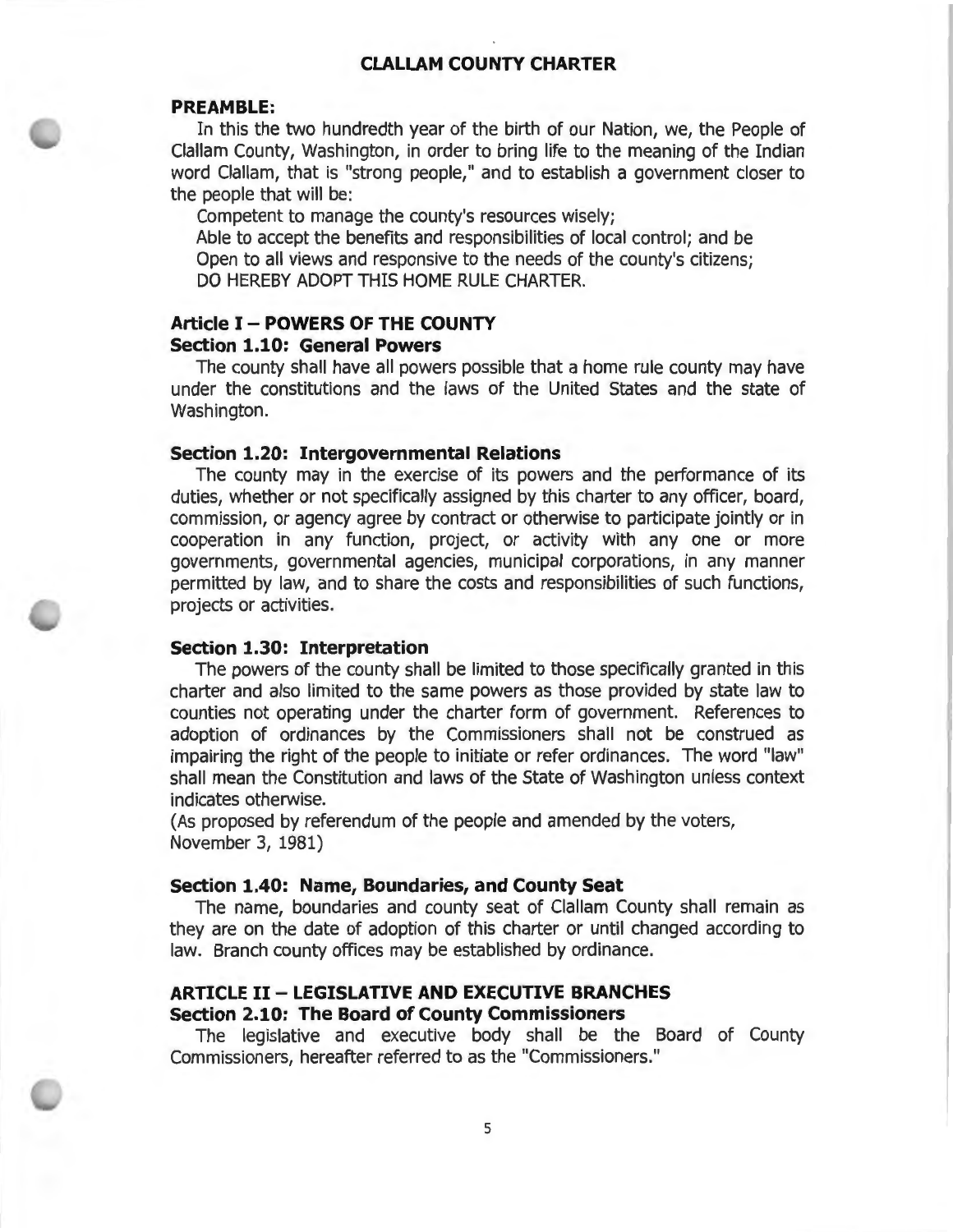#### **Section 2.20: Composition and Term of Office**

The Board of County Commissioners shall consist of three (3) members. The Commissioners shall be nominated from each of three districts and elected by the county at large for a term of four years as provided in this charter.

#### **Section 2.30: Powers 2.30.10: Legislative Power**

The legislative power of the county, not reserved to the people, shall be vested in the Board of Commissioners. The Commissioners shall exercise their legislative power by adoption and enactment of ordinances; shall levy taxes, appropriate revenue and adopt budgets for the county; shall establish the compensation to be paid to all county officers and employees and shall provide for the reimbursement of expenses. Except as otherwise provided in this chapter or by ordinance, they may have the power to establish, abolish, combine or divide offices, departments and agencies; establish their powers, duties and responsibilities as provided by law or ordinance. They shall have the power to adopt by ordinance, comprehensive plans for the present and future development of the county. They shall have the power to conduct public hearings to assist them in the performance of their legislative responsibilities; to subpoena witnesses, documents and other evidence and to administer oaths. Any witness appearing before them shall have the right to be represented by counsel. The enumeration of particular legislative powers shall not be construed as limiting the legislative powers to the Commissioners as provided by law.

(As proposed by the Charter Review Commission and amended by the voters November 8, 1983)

#### **2.30.20: Executive Power**

The executive power of the county shall be vested in the Board of Commissioners except those powers assigned to other elected officials and other elected boards and commissions by law. The Commissioners shall exercise their executive power by executing and enforcing laws and ordinances; interpreting ordinances, resolutions and policies; employing and discharging personnel; appointing and removing members of boards and commissions; directing the preparation of the budget; conducting or serving on boards and commissions; signing or causing to be signed contracts, vouchers, deeds and other instruments. The Commissioners shall delegate duties, functions and responsibilities but will remain accountable for all executive actions.

#### **Section 2.40: Rules and Organization of the Board of Commissioners**

The Board of Commissioners shall by ordinance adopt its own rules and organization. The Commissioners shall elect one of their members as chairperson who shall preside at all meetings of the Commissioners. The Commissioners shall meet regularly, at least once a week and shall adopt by ordinance rules and procedures designating the time and place for the conduct of their meetings and the manner of introduction, consideration, adoption and publication of the ordinances. Meetings of the Commissioners shall be open to the public and a public record shall be kept of each meeting and the votes taken therein. The records shall be kept in the form prescribed and shall be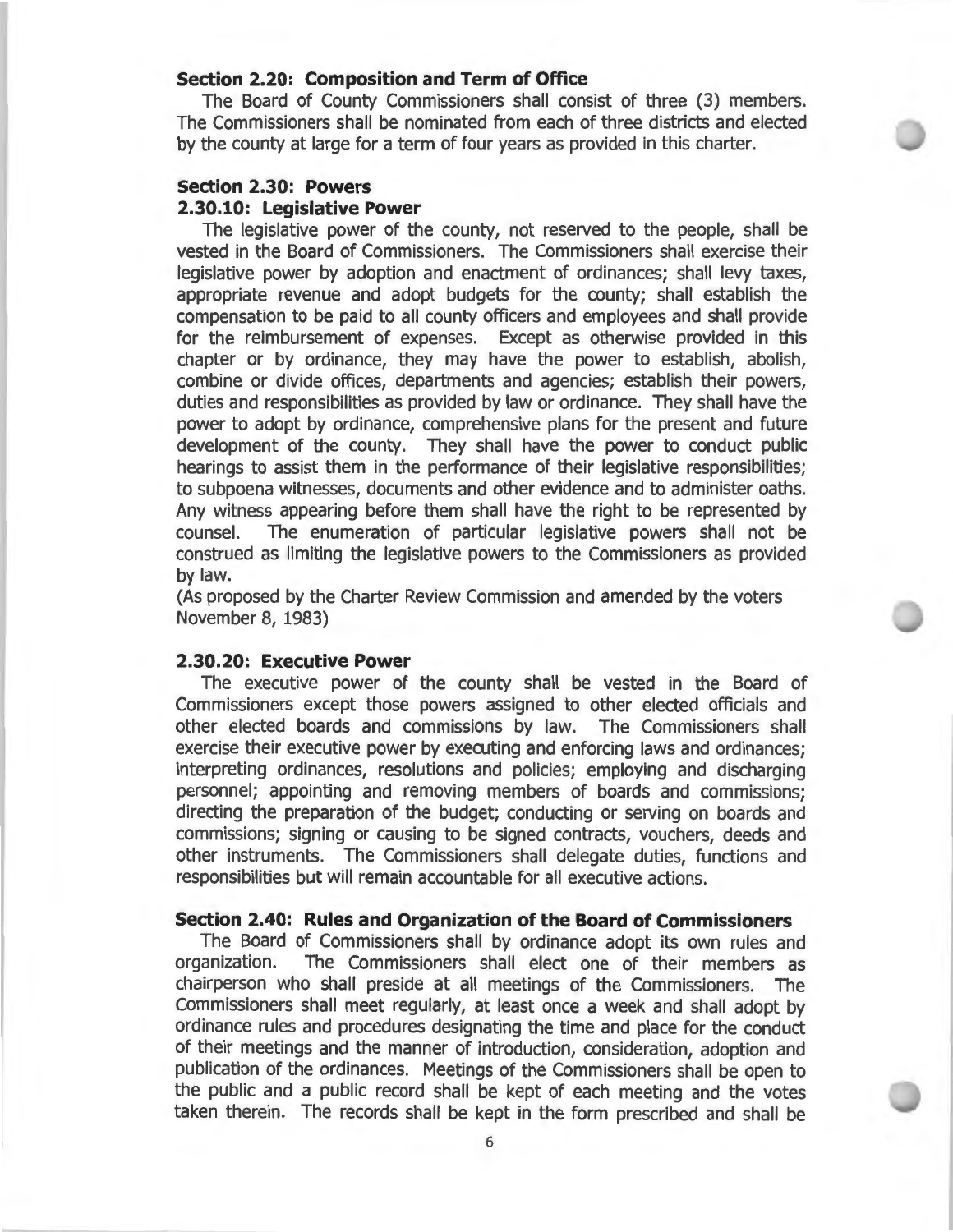accessible as provided by ordinance and law. The Commissioners may appoint staff as they deem necessary to assist them in the performance of their duties.

### **ARTICLE Ill** - **LEGISLATION**

#### **Section 3.10: Regular Ordinances**

An ordinance approved by the majority of the Board of County Commissioners is required for any legislative act. A legislative act is any action that imposes a fine, penalty, forfeitures, or other legal sanction or that adopts a new policy or plan as a permanent rule of government.

Proposed ordinances shall be limited to one subject. The subject of every ordinance shall be clearly stated in the title. Ordinances or summaries of them, the places where copies are filed, and the times when they are available for public inspection shall be published. Ordinances may be introduced by any Commissioner. At least ten days after the introduction of a proposed ordinance, except an emergency ordinance, and prior to its adoption and enactment, the Commissioners shall hold a public hearing after due notice, to consider the proposed ordinance. A majority of affirmative votes shall be required for adoption of an ordinance. Except as otherwise provided for in this chapter, all ordinances shall take effect ten days after the date they are adopted or at a later date as stated in the ordinance.

(As proposed by the Charter Review Commission and amended by the voters November 8, 1983)

#### **Section 3.20: Emergency Ordinances**

To meet a public emergency affecting life, health, property or the public peace, an ordinance may be passed which shall be effective when approved by the Commissioners. Such an emergency ordinance shall in a separate section state the facts creating the emergency. The provisions of every emergency ordinance shall cease to be effective as of the sixty-first (61st) day following the date of its enactment and shall not be reenacted as an emergency ordinance. Emergency ordinances shall not be subject to referendum.

#### **Section 3.30: Adoption of Statutes and Codes by Reference**

Ordinances may by reference adopt Washington State statutes or recognized printed codes or a compilation of codes, in whole or in part.

#### **Section 3.40: Codification of Ordinances**

All ordinances of the county which are of a general and permanent nature or impose any fine, penalty, or forfeiture shall be compiled in a code which shall be adopted by ordinance and shall be known as the Clallam County Code. The code shall be kept current to reflect newly adopted, amended or repealed ordinances. A current copy shall be placed in the main regional library and such other places as the Commissioners deem appropriate.

#### **Section 3.50: Resolutions**

(As proposed by the Charter Review Commission and deleted by the voters November 8, 1983.)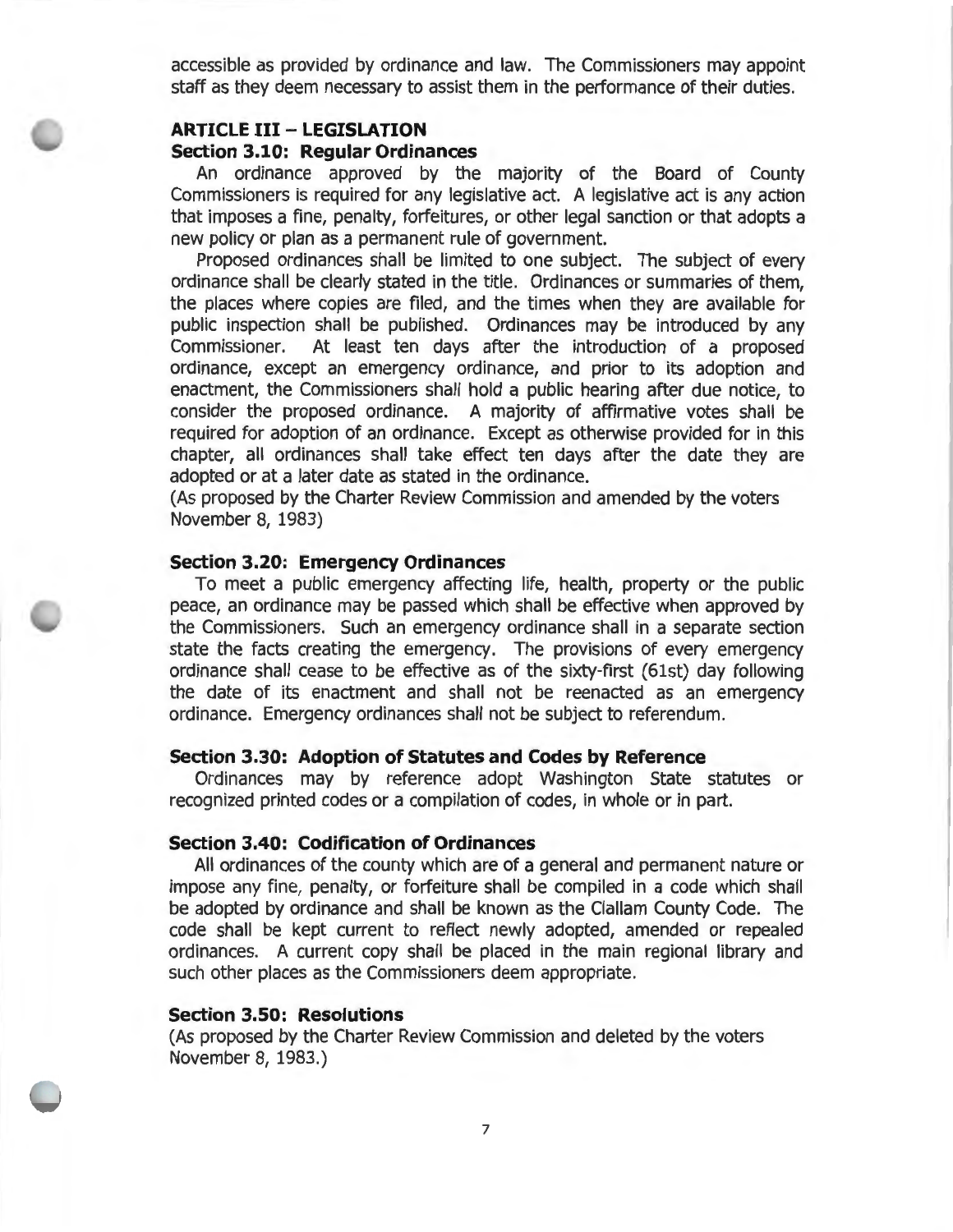### **ARTICLE IV-OTHER ELECTED OFFICIALS Section 4.10: Composition**

Elected county officials in addition to the County Commissioners shall include the Auditor, Assessor, Treasurer, Director of the Department of Community Development, Sheriff, Prosecuting Attorney, and Judges of the Superior and District Courts. The Director of the Department of Community Development shall be elected November 2003 for an initial term of three (3) years, and every four (4) years thereafter. All elected officials shall be nonpartisan, except for the Commissioners and the Prosecuting Attorney.

(Amendment proposed by the Charter Review Commission and amended by the voters November 7, 1989. Amendment proposed by the Charter Review Commission and amended by the voters November 5, 2002.)

#### **Section 4.20: Powers and Duties**

All other elected officials shall exercise the powers and duties of their respective offices as provided by law. All elected officials and their departments shall utilize the personnel, budgeting, purchasing, property control and records management systems established by the Commissioners through ordinance except insofar as such utilization would be contrary to the powers and duties of the constitutional officers. The Prosecuting Attorney will serve as ex-officio coroner without extra compensation.

(Amendment proposed by the Charter Review Commission and amended by the voters November 7, 1989.)

#### **Section 4.25: Director of the Department of Community Development**

The Director of the Department of Community Development shall administer, enforce and advise the County Commissioners on all laws, except health, with respect to the environment, natural resources, and land and shoreline development, including, but not limited to, zoning, land divisions, environmental policy, building and fire codes, forest management, mining, agriculture, watershed planning, and floodplains. The Director shall prepare and present to the County Commissioners for consideration of adoption by ordinance, with or without amendment, comprehensive or other plans and use or development regulations for the use and physical development of the County.

In addition to Section 4.20 of this Charter, state law generally applicable to county officers shall apply to the Director. It is the intent that the Director have the administrative and managerial rights and responsibilities common to elected officers.

Ordinances shall be reviewed and amended, if necessary, by December 31, 2004 to incorporate changes required by the conversion from an appointed administrative position to an elected office. Until such time as the review is complete and amendments, if any, adopted, the duties and responsibilities set forth therein with respect to the administrative Director of the Department of Community Development shall apply to the elected Director.

(Amendment proposed by the Charter Review Commission and amended by the voters November 5, 2002.)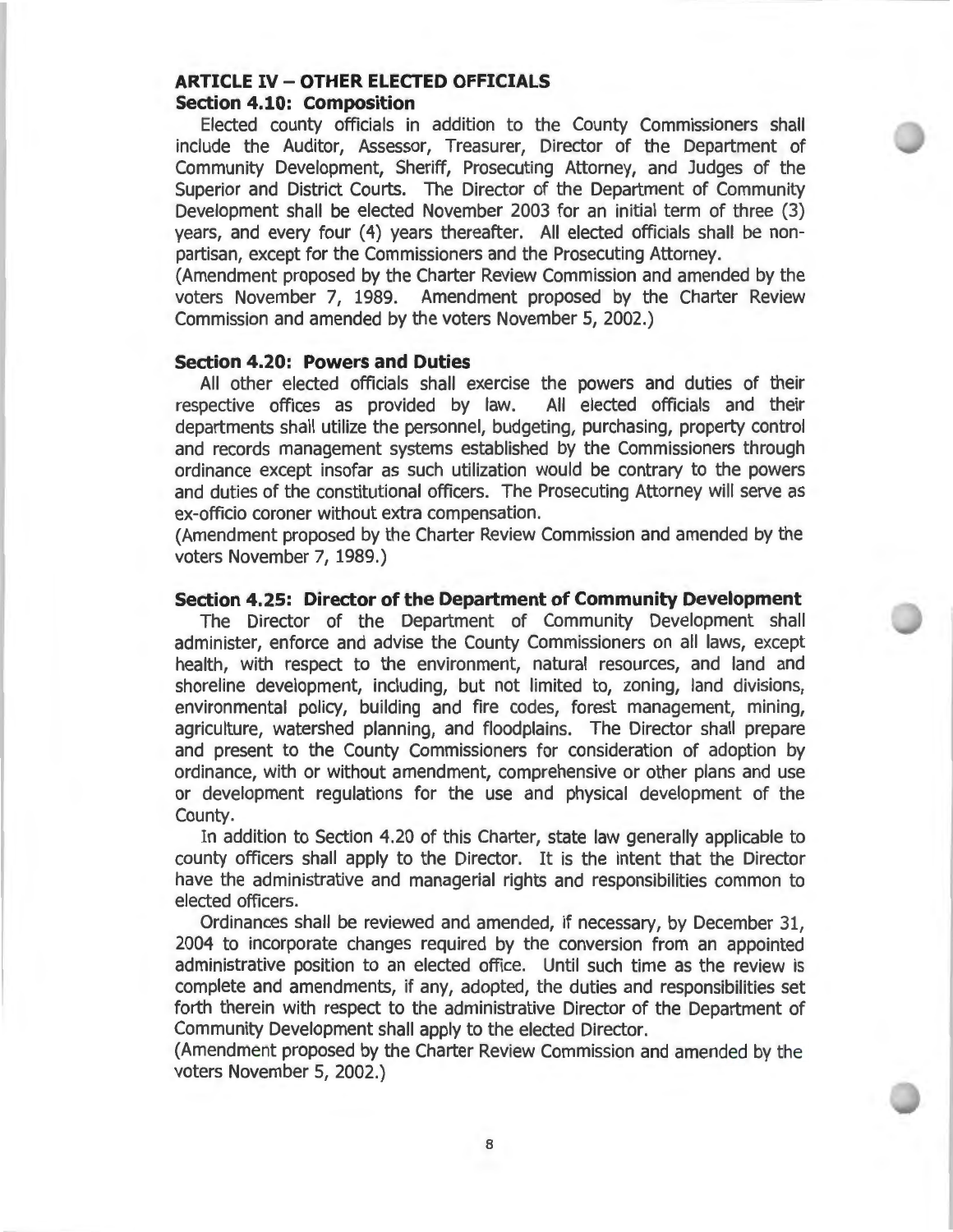### **Section 4.30: Additional Elected Officials**

(As proposed by the Charter Review Commission and deleted by the voters November 7, 1989.)

#### **ARTICLE V-ADMINISTRATIVE DEPARTMENTS Section 5.10: Composition, Duties and Responsibilities**

The Administrative Departments shall include the Department of Administration, the Department of Public Works and such additional departments, offices, or agencies as the Commissioners may deem necessary. The Administrative Departments, offices, and agencies shall be responsible to the County Commissioners and shall perform such duties and functions as assigned to them by this charter or by ordinance.

#### **Section 5.20: Clerk of the Superior Court**

The Clerk of the Superior Court shall be appointed by the Commissioners from a list of at least three candidates submitted to them by the Superior Court Judges. The Clerk shall be subject to the personnel, budgeting, purchasing, property control and records management systems as provided in this charter, ordinance or resolution as the Commissioners may direct.

#### **Section 5.25: Hearing Examiner System**

A hearing examiner system shall be established for consideration of land and shoreline development issues. The qualifications, powers and duties of, and procedures to be employed by the hearing examiner, shall be established by the Board of County Commissioners. The Board of County Commissioners may, in its discretion, authorize the hearing examiner to conduct any other nonlegislative hearing permitted or mandated by state or local law, including those permitted or mandated pursuant to this charter, notwithstanding anything in this Charter to the contrary.

(Amendment proposed by the Charter Review Commission and amended by the voters November 7, 1995.)

#### **Section 5.30: Resolutions and Motions**

Administrative acts of the Commissioners shall be by written resolution or informal motion approved by a majority vote of the Commissioners. An administrative act is any action that implements or pursues a policy or plan already adopted by a legislative act of the Commissioners or that exercises authority that has been granted to the Commissioners by this Charter or by some superior state or federal power.

The Commissioners may pass resolutions by majority vote to organize and administer county business, to make declarations of policy which do not have the force of law, to request information from any other agency of government and to appoint or remove appointed officials, including the Administrator. Commissioners in passing resolutions need not comply with procedural requirements for the introduction, consideration and adoption of ordinances.

(Amendment proposed by the Charter Review Commission and amended by the voters November 8, 1983. Amendment proposed by the Charter Review Commission and amended by the voters November 7, 1989.)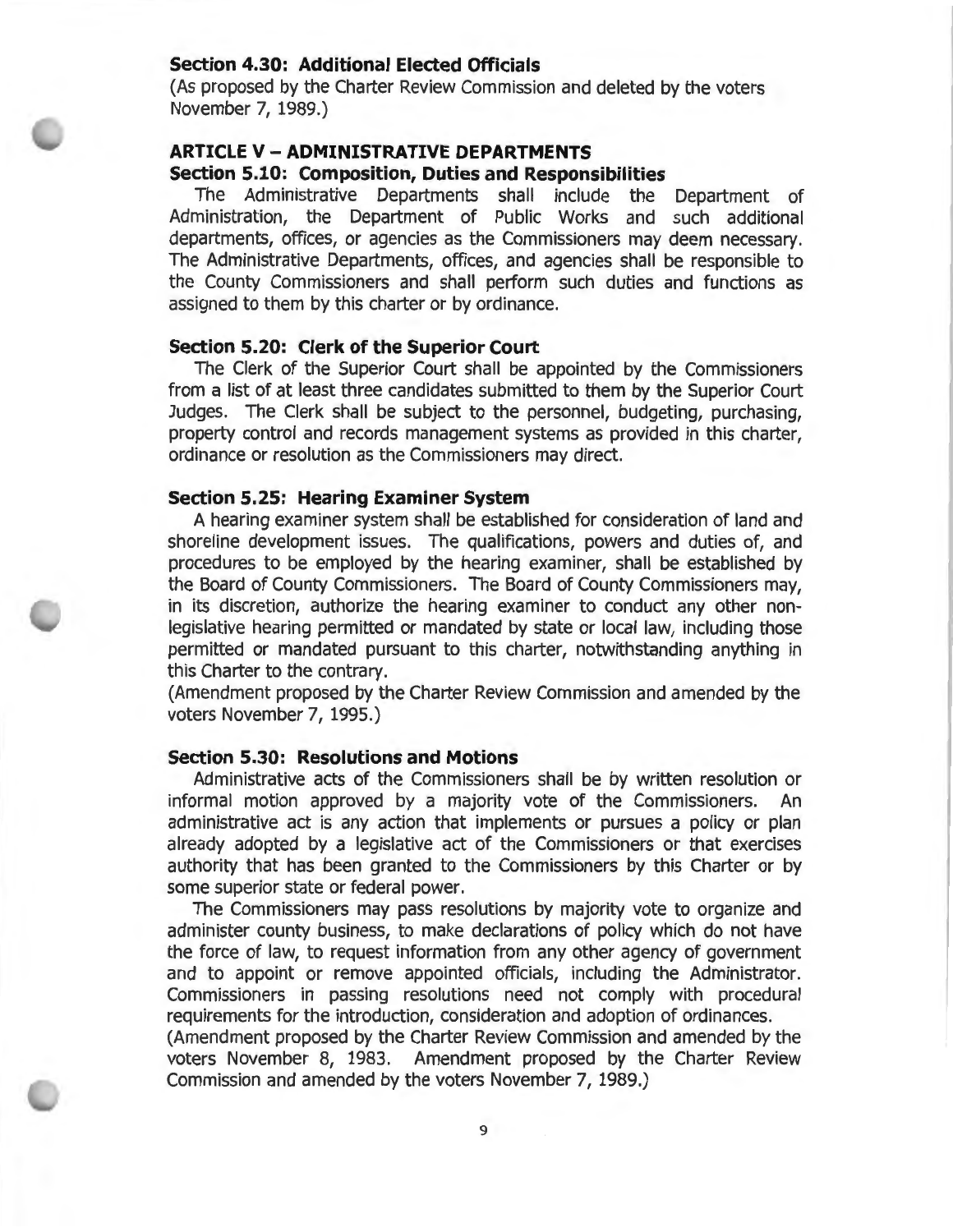### **ARTICLE VI** - **ADMINISTRATOR Section 6.10: Administrator**

The Commissioners shall appoint an Administrator, selected on the basis of his or her executive experience and professional administrative qualifications, to carry out the administrative responsibilities of the County. He or she need not, at the time his employment commences, be a resident of the county or state. No member of the Board of County Commissioners shall, during the time for which he or she was elected, be chosen Administrator. The Commissioners shall, by ordinance, establish his or her contract or terms of employment, including compensation. In the case of absence or disability of the Administrator, the Commissioners may delegate some qualified person to perform the duties of the office during such absence or disability. Employment of an Administrator shall not be construed as changing the relationship of the Commissioners or other elected officials to their constituents, nor the relationship of the Commissioners to other elected officials.

(Amendment proposed by the Charter Review Commission and amended by the voters November 7, 1989. Amendment proposed by the Charter Review Commission and amended by the voters November 5, 2002.)

#### **Section 6.20: Duties and Responsibilities**

The Administrator shall be directly responsible to the Commissioners and he or she shall serve the Commissioners and the County by making recommendations concerning the affairs of the County as may be necessary; keeping the Commissioners advised as to the needs of the County and making recommendations when appropriate; preparing and submitting the proposed annual budget to the Commissioners; supervising, performing, and delegating other responsibilities as may be prescribed by this Charter or be required of him or her by ordinance or resolution of the Commissioners. The Administrator and any other officer or officers of the County are authorized to exercise and perform any of their duties or responsibilities through any of their respective subordinates.

(Amendment proposed by the Charter Review Commission and amended by the voters November 7, 1989. Amendment proposed by the Charter Review Commission and amended by the voters November 5, 2002.)

#### **ARTICLE VII** - **ELECTIONS**

#### **Section 7 .10: Election Procedures**

Except as provided in this charter all elected officials shall be nominated and elected in accordance with the laws of the State.

#### **Section 7.20: Independent Candidates**

(Amendment proposed by the Charter Review Commission and amended by the voters November 7, 1989. Amendment proposed by the Charter Review Commission and amended by the voters November 8, 1994. Amendment proposed by the Charter Review Commission and deleted by the voters November 6, 2007).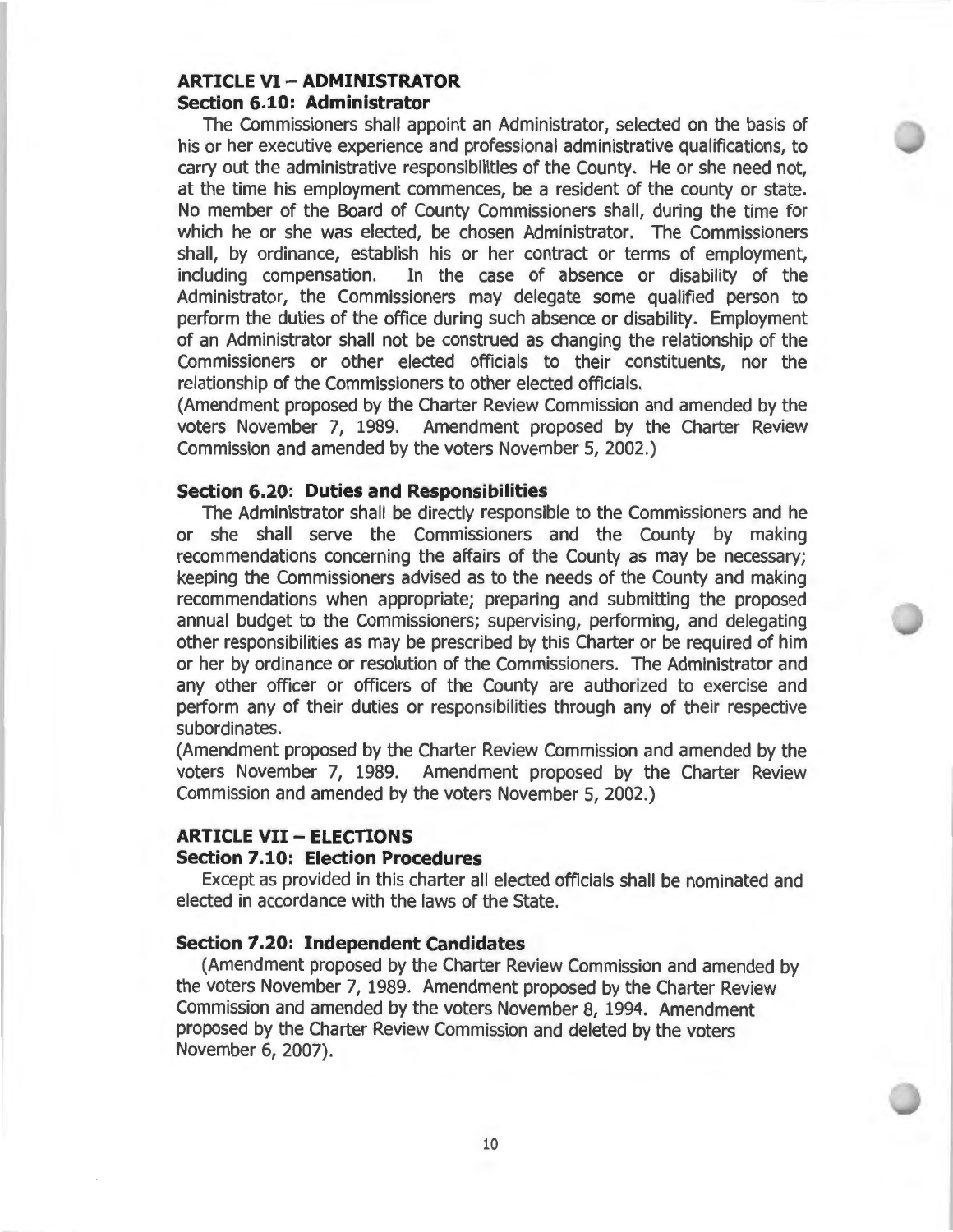#### **Section 7.30: Qualifications of Elected Officials**

Every county elected official, at the time of his or her election, shall be a citizen of the United States and a resident and registered voter of Clallam County. Each member of the Board of County Commissioners shall, in addition, be a resident of the district which he or she represents. If any change in district boundaries shall cause a Commissioner to no longer be a resident of the district which he or she represents he or she shall continue to hold office for the remainder of his or her term and until a successor has been elected and certified.

#### **Section 7.40: County Commissioner District Boundaries**

Districts shall be drawn in compliance with the following criteria which are listed in order of descending priority. Districts shall: be approximately equal in population so that the population of the largest does not exceed that of the smallest by more than five (5) percent; have boundaries that run generally north-south; be geographically compact and continuous; and be composed of whole voting precincts to the maximum extent possible. Each district shall be assigned a number 1 to 3.

By January 31, 1991, and by January 31st of each tenth (10th) year thereafter, a Districting Commission shall be appointed. Each member of the Board of Commissioners shall appoint one (1) member. A member of the Board of Commissioners shall not serve on the Districting Commission. The central committee of each major political party, as such party is defined by state law, shall each appoint one (1) member to the Districting Commission.

Members of the Districting Commission shall serve without compensation, but will be reimbursed for expenses. The Districting Commission shall meet within fifteen (15) days after appointment and develop procedures for the employment of a Districting Master who shall be qualified by training, education and experience to draw a districting plan. The Districting Master shall be hired by March 15. Immediately thereafter, the Districting Commission shall schedule public hearings to provide input on preliminary districting proposals being developed by the Districting Master. The Districting Master shall meet with the Districting Commission to consider recommendations for changes by the Districting Commission members. The Districting Master shall submit the final draft of the districting plan to the Districting Commission for consideration of adoption.

The Districting Commission shall hold a public hearing on the final draft of the districting plan submitted by the Districting Master. The Districting Commission shall approve a final plan by majority plus one (1) vote no later than eight (8) months after receipt of the most recent federal decennial census information from the state redistricting commission.

(Amendment proposed by the Charter Review Commission and amended by the voters November 7, 1989. Amendment proposed by the Charter Review Commission and amended by the voters November 5, 2002.)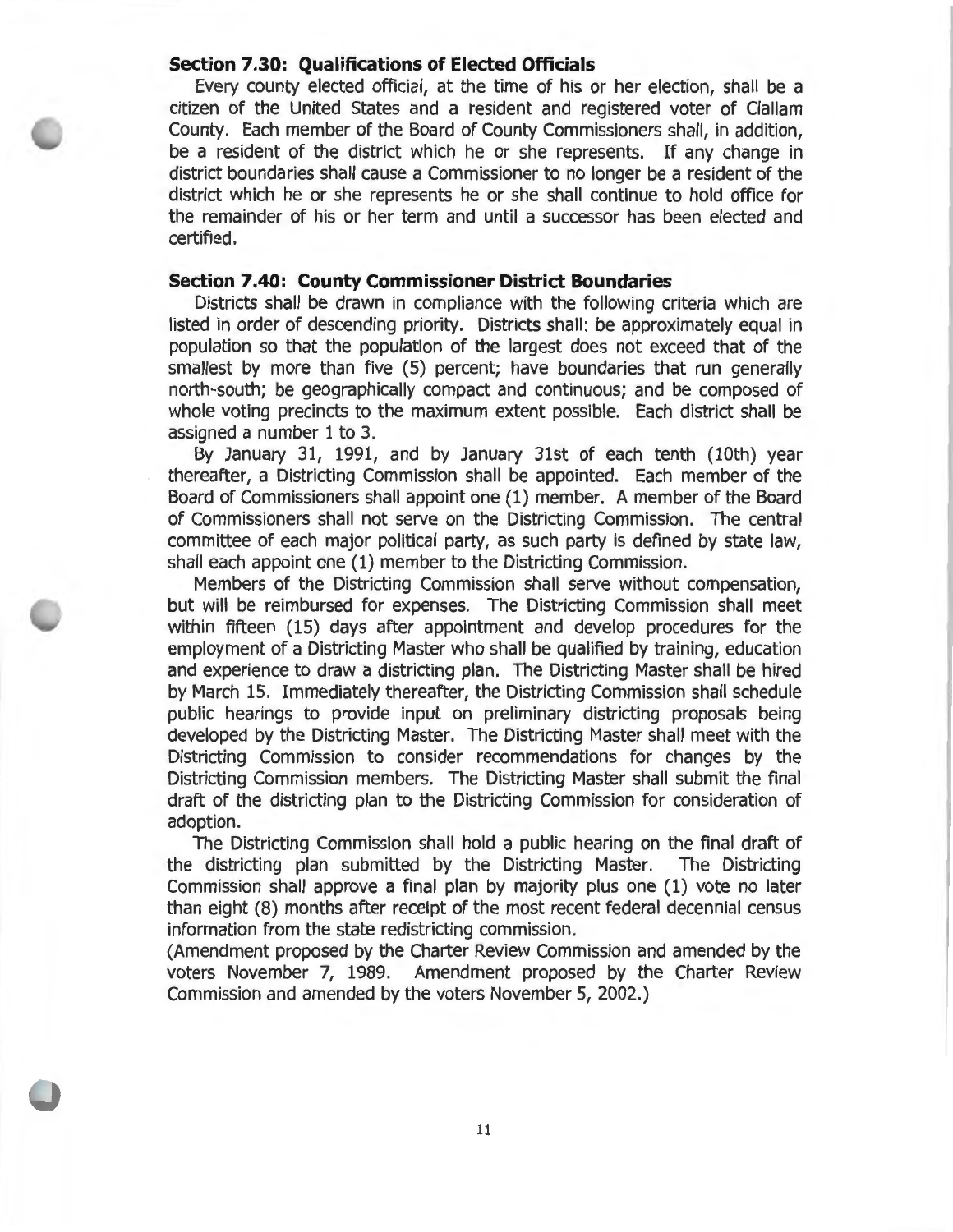#### **Section 7 .SO: Vacancies**

An elective office shall become vacant on the death, resignation or removal of the officer, or for other causes. Vacancies in elective office shall be filled at the next November election, unless the vacancy occurs after the day for filing declarations of candidacy, in which case the vacancy shall be filled at the next succeeding November election. The person elected shall take office upon certification of the results of the election and shall serve until the time when the term of the elective office would have expired had no vacancy occurred. Until a successor has been elected and certified, a majority of the Board of Commissioners shall fill the vacancy by appointment. The Commissioners shall fill a vacancy from a list of three people submitted by the county central committee of the party which the official in office immediately prior to the vacancy represented. In the event that the official in office immediately prior to the vacancy was an "independent candidate" as provided by charter, the vacancy shall be filled by the Commissioners as they deem appropriate. (As proposed by the County Commissioners and amended by the voters, November 4, 1980.)

#### **Section 7 .60: Non-Partisan Primaries**

The names of candidates for a non-partisan office shall appear on a primary election ballot only when three (3) or more persons have filed as candidates for that office.

(Amendment proposed by the Charter Review Commission and amended by the voters November 5, 2002.)

### **ARTICLE VIII - THE PUBLIC INTEREST**

#### **Section 8.10: Initiative and Referendum - General Provisions**

The initiative and referendum process shall begin by the presentation of a petition to the Auditor for registration. Upon registration of a petition and approval of the ballot title, the time period for the gathering of signatures shall begin. If petitions with sufficient signatures are filed within the appropriate time limit, the measure shall be transmitted to the Commissioners for enactment or placement on the ballot.

The Commissioners shall by ordinance establish the form of the Initiative, Referendum and Charter Amendment Petitions and establish a procedure for the approval of ballot titles and regulation of the procedures for the circulation and signing of petitions. Upon presentation of a proposed petition, the Auditor shall determine within three (3) days (Saturdays, Sundays and Holidays excepted) whether the petition is in proper form and shall notify the sponsors in writing. If the petition is not in proper form, the Auditor shall refuse to register the petition and return it to the sponsor with a detailed written explanation of the defects. Upon the determination that a proper petition has been presented, and upon approval of the ballot title, the petition shall be registered. If the final date for the filing of a petition falls on a Saturday, Sunday, or legal holiday, the date shall be extended to the next working day. The Commissioners may by ordinance provide that a sampling procedure may be used in verifying whether a sufficient number of signatures has been obtained.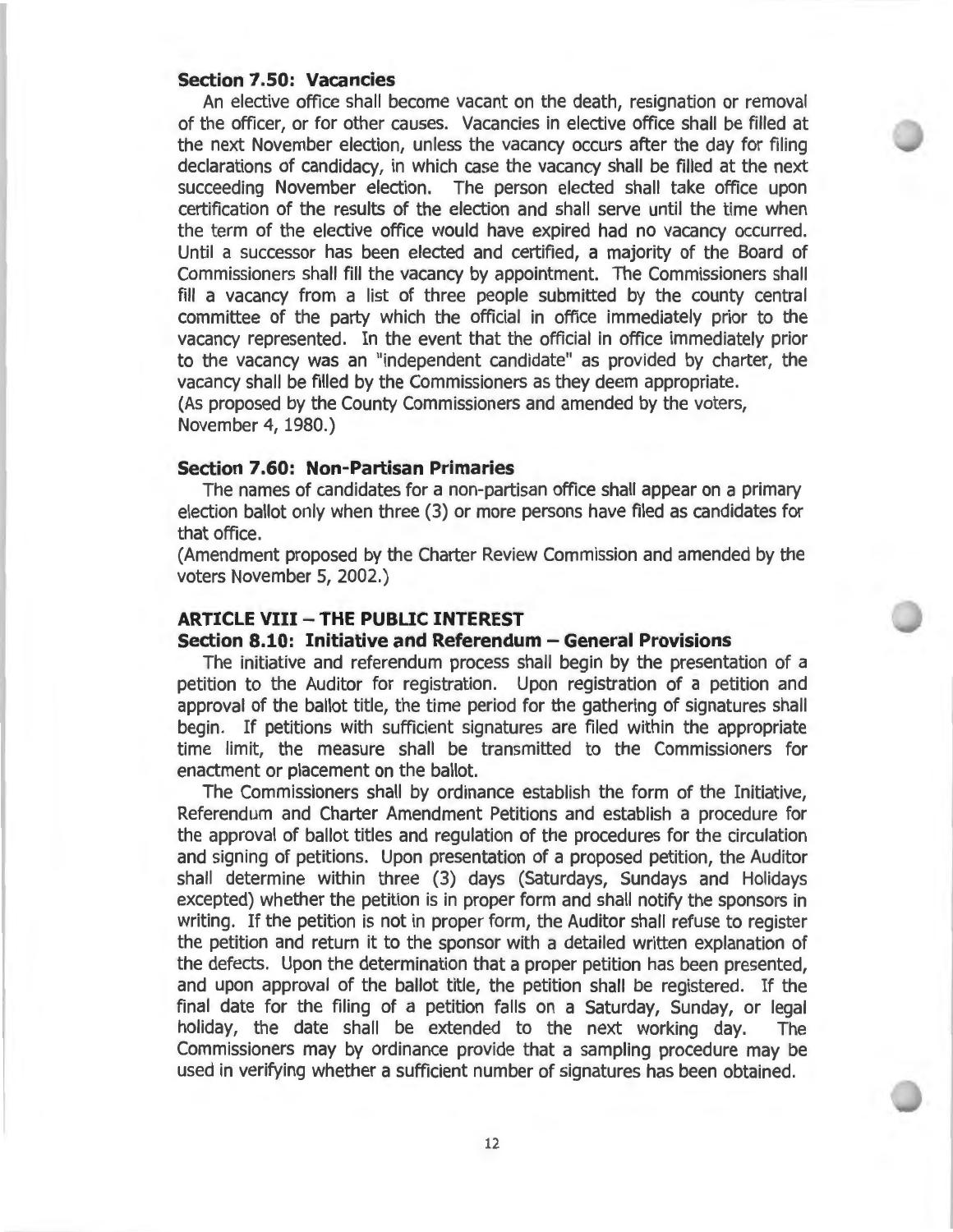#### **Section 8.20: Initiative - General Provisions**

The first power reserved to the people is the initiative. Any ordinance or amendment to an ordinance may be proposed to the commissioners by the people by filing with the Auditor an initiative petition. Provided, that no ordinance shall be initiated providing for the compensation or working conditions of county employees, authorizing and repealing of taxes, appropriating money, adopting the annual budget or capital program, redistricting the county commissioner districts, or passing an emergency ordinance.

#### **Section 8.30: Initiative - Limitations**

No initiative petition requiring the expenditure of additional funds for an existing activity or of any funds for a new activity or purpose shall be filed or submitted to a vote unless provisions are specifically made therein for new or additional sources of revenue which may thereby be required.

#### **Section 8.40: Initiative - Filing of Petition**

Initiative petitions shall be filed with the Auditor bearing the signatures of registered voters of the county equal in number to no less than ten (10) per cent of the number of voters who voted in the last gubernatorial election. Petitions shall be filed not more than 90 days following registration.

The Auditor shall verify the sufficiency of the signatures on the petition and transmit it together with his or her report thereon to the commissioners at a regular meeting, not more than twenty (20) days after filing the petition and such transmission of the petition shall constitute the introduction of the initiative by the commissioners.

#### **Section 8.50: Initiative -Action by Commissioners**

The Commissioners shall consider the proposed ordinance. They shall hold a public hearing and shall adopt or reject the petition on a roll call vote. If the proposed ordinance is not enacted within sixty (60) days after its introduction, it shall be submitted to the voters at the next regular or special election provided that at least 105 days have elapsed between the introduction of the proposed ordinance and the election. However, if the proposed ordinance is enacted at any time prior to the election, it shall not be placed on the ballot or voted on unless the referendum procedure is invoked.

If the Commissioners reject the proposed ordinance and adopt a substitute ordinance concerning the same subject matter, the substitute ordinance shall be placed on the same ballot with the proposed ordinance and the voters shall first be given the choice of accepting either or rejecting both and shall then be given the choice of accepting one and rejecting the other. If a majority of those voting on the first issue is for rejecting both, then neither ordinance shall be approved regardless of the vote on the second issue. If the proposed substitute ordinance is approved by the majority of the voters voting on the issue, it shall become effective ten (10) days after the results of the election are certified unless a later date is specified in the ordinance. No ordinance enacted as a result of initiative shall be amended or repealed within two (2) years after enactment except as a result of a subsequent initiative or referendum.

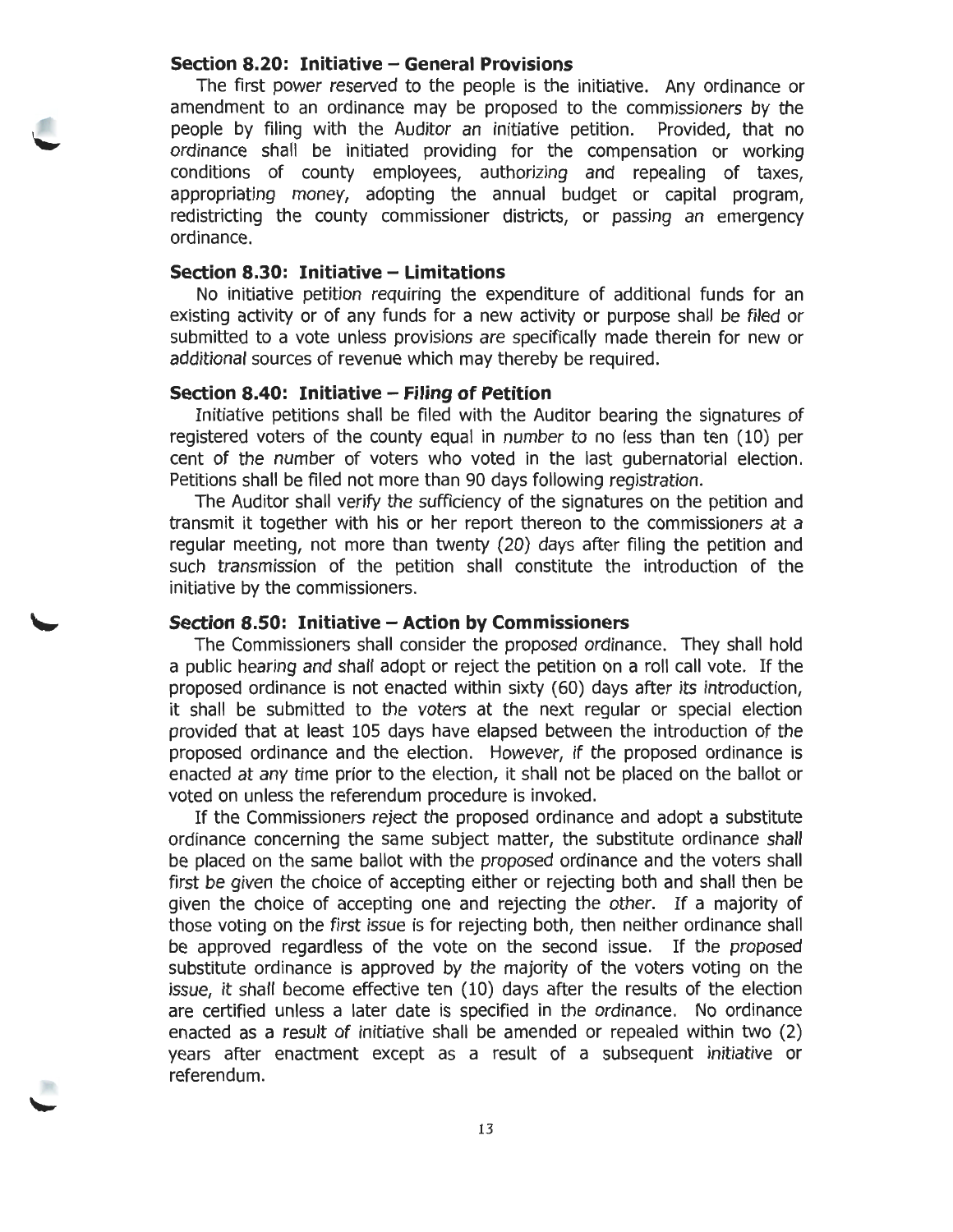#### **Section 8.60: Referendum by the Board of County Commissioners**

The Board of County Commissioners by ordinance may refer any proposed or enacted ordinance to the voters for their approval or rejection at a regular or special election. If a proposed ordinance is approved by a majority voting on the issue, it shall become effective ten (10) days after the results of the election are certified unless a later date is specified in the ordinance. If an enacted ordinance is not approved by a majority of the voters voting on the issue, it shall cease to be effective ten (10) days after the results of the election are certified unless the ordinance referring the enacted ordinance to the voters specified a later date.

#### **Section 8.70: Referendum by the People**

The second power reserved to the people is the referendum. Except as provided herein, an enacted ordinance may be subjected to a referendum by the voters of the county by filing with the Auditor a registered petition bearing the signatures of qualified voters equal in number but not less than ten (10) per cent of the total votes cast at the last gubernatorial election immediately preceding the date of the registration of the petition. The petition shall be presented to the Auditor for registration within ten (10) days after the ordinance is passed by the Commissioners and shall be filed not more than 60 days following registration. Upon presentation to the Auditor of a proper petition for registration, the ordinance referred to shall be suspended and without force of law, until the Auditor shall determine that petitions with sufficient signatures have not been filed within the allotted time or until the voters ratify and approve the ordinance. The filing of a referendum petition against one or more items, sections or parts of an ordinance shall not delay the remainder of the ordinance from taking effect. Upon verifying the sufficiency of the signatures, the Auditor shall transmit the petition to the Commissioners at a regular meeting not more than twenty (20) days after filing of the petition and the Commissioners shall place the proposed ordinance before the voters at the next November or special election provided that at least 105 days shall have elapsed between the introduction of the proposed ordinance and the election.

#### **Section 8.80: Submission of Ordinances by the People**

The third power reserved to the people is the Mini-Initiative. Any ordinance or amendment to any existing ordinance may be proposed to the Commissioners by filing with the Auditor petitions bearing the signatures of qualified voters equal in number to not less than three (3) per cent of the total votes cast at the last gubernatorial election immediately preceding the date of the registration of the petition. Upon verifying the sufficiency of the signatures, the Auditor shall transmit the petition to the Commissioners, who shall hold a public hearing on the proposed ordinance within sixty (60) days and enact or reject the ordinance within thirty (30) days thereafter. If the ordinance is rejected, no ordinance with the same intent shall again be proposed by Mini-Initiative as an ordinance by the people to the Commissioners within one year. Cost of publication and public notice shall be borne by the petitioners.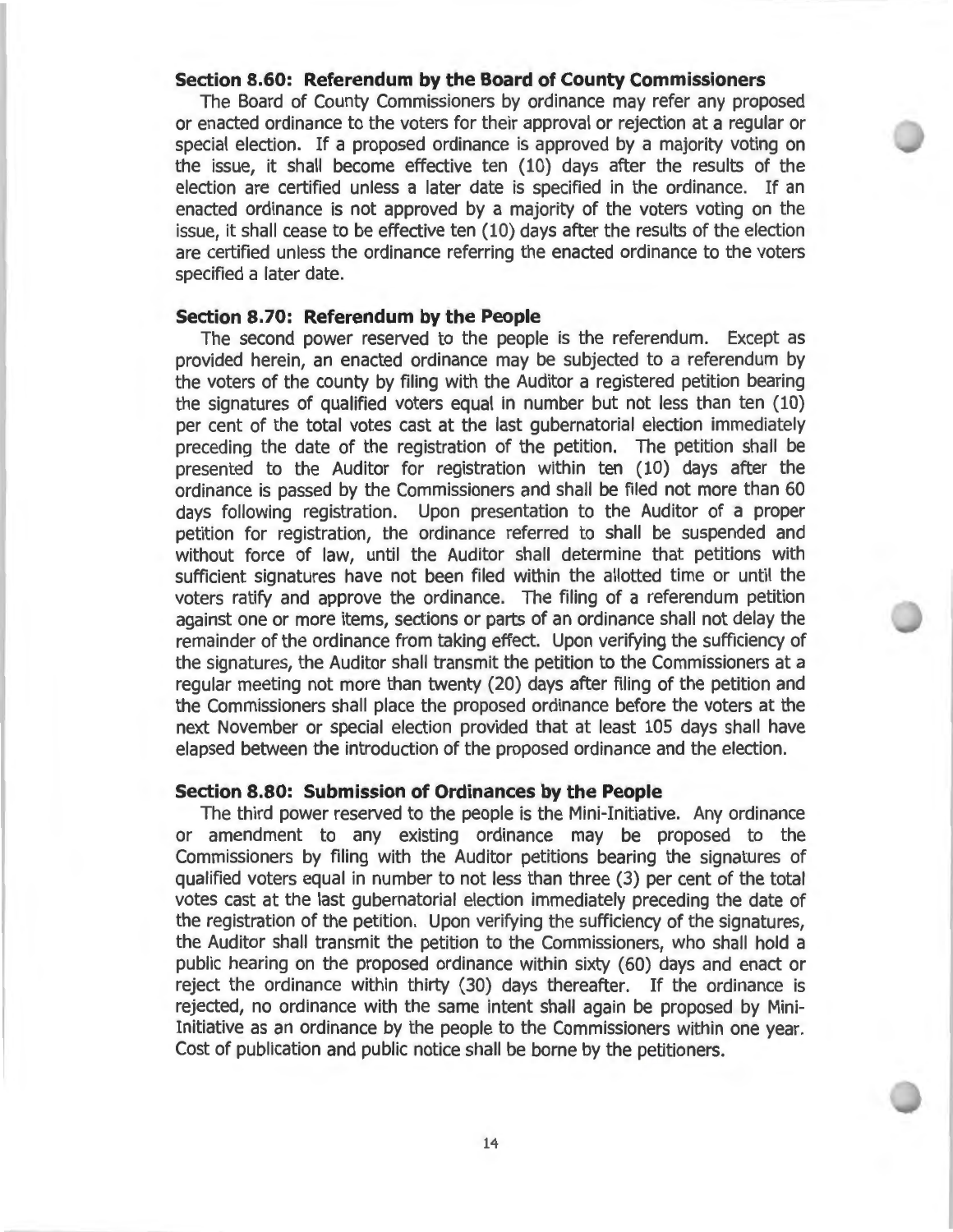#### **Section 8.90: Recall**

The fourth power reserved to the people is that of recall. The holder of any elected office may be recalled as provided by law.

#### **Section 8.95: Access to Public Officials**

The adoption of this charter shall not be construed as changing the relationship of the constituents to their elected officials.

### **ARTICLE IX- FINANCIAL ADMINISTRATION**

#### **Section 9.10: General Budget Adoption Provisions**

The budget shall be adopted in compliance with state law and this article following regularly scheduled public hearings.

(Amendment proposed by the Charter Review Commission and amended by the voters November 4, 2003.)

#### **Section 9.20: Adoption and Maintenance of Fiscal Policies**

The Board of Commissioners shall adopt and maintain fiscal policies that include, but are not limited to, the following subjects:

- Services and fund structure
- Operating budget principles
- Revenue and expenditures
- Enterprise funds
- Cash management and investment
- Accounting, financial reporting, and auditing
- Fund balances and reserves
- Capital facilities and their improvement
- Grant management
- Indirect cost allocation

(Amendment proposed by the Charter Review Commission and amended by the voters November 7, 1989. Amendment proposed by the Charter Review Commission and amended by the voters November 4, 2003.)

#### **Section 9.30: Proposed Annual Budget**

#### **9.30.010: Submission of Proposed Annual Budget**

The Administrator shall recommend a proposed annual budget to the Board of Commissioners.

(Amendment proposed by the Charter Review Commission and amended by the voters November 4, 2003.)

#### **9.30.020: Meetings on the Preliminary Budget**

After the preliminary budget is submitted to the Board of Commissioners and prior to the budget hearing, the Commissioners either separately or collectively shall hold informal hearings with each department head or elected official to discuss that portion of the preliminary budget relating to his office. Said meetings shall be open to the public.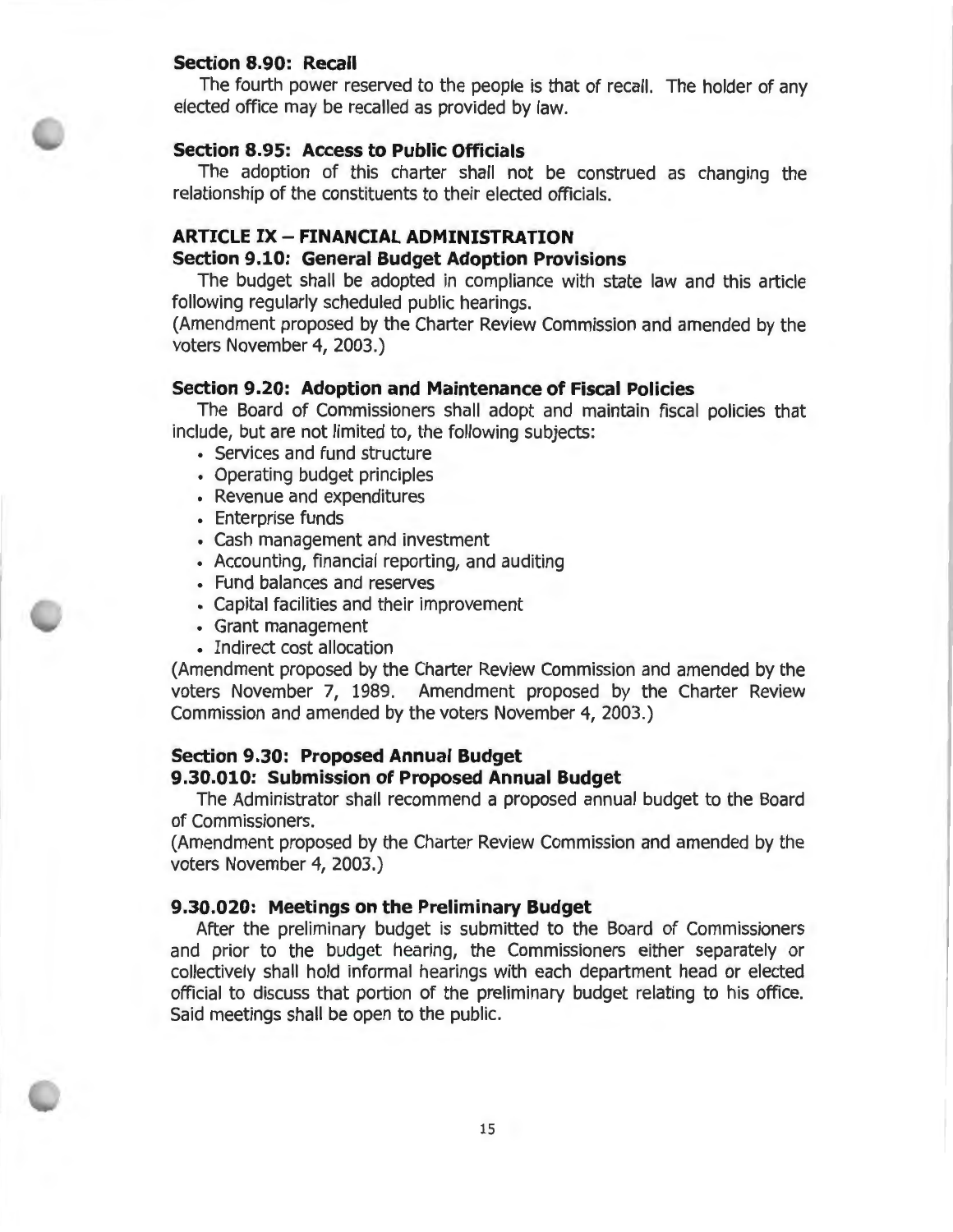#### **Section 9.40: Final Budget Narrative**

The Administrator shall develop, no later than sixty (60) days following the adoption of the annual County budget by the Board of Commissioners, a narrative summary of the adopted annual County Budget. The narrative summary shall include:

- a budget overview
- an explanation of the methodologies used to determine revenues and expenditures
- a summary of each department's mission, function, goals, workload, revenues, expenditures, and grant funding sources

(Amendment proposed by the Charter Review Commission and amended by the voters November 4, 2003)

#### **Section 9.50: Mid-Year Budget Review**

The Board of Commissioners shall schedule and hold in a public hearing a mid-year budget review no later than July 31 of each year. The review shall consist of at least a detailed discussion of the revenues received, revenues expected, expenditures made, and expenditures expected. Explanations shall be provided to the Board by the Administrator for variances occurring in the current year budget and the Administrator shall make proposals on how those variances may be addressed by the Board.

(Amendment proposed by the Charter Review Commission and amended by the voters November 4, 2003.)

#### **Section 9.60: Budget Message**

The Board of Commissioners shall prepare a budget message which shall explain the budget in fiscal terms of the goals to be accomplished and shall relate the requested appropriations to the comprehensive plans of the county. At least ten (10) days prior to the public hearing on the budget, the budget message and supporting tables shall be furnished to any interested person upon request, and copies of the budget shall be available to the public.

(Amendment proposed by the County Commissioners and amended by the voters November 4, 2003.)

#### **Section 9.70: Appropriations**

The appropriation resolutions adopted by the Commissioners shall not exceed the estimated revenues of the county for the next fiscal year for each fund, provided the Commissioners may adopt an emergency appropriations resolution which may appropriate contingency funds, revenues received in excess of the revenues estimated in the budget, and/or funds from any other source available.

(Amendment proposed by the Charter Review Commission and amended by the voters November 4, 2003.)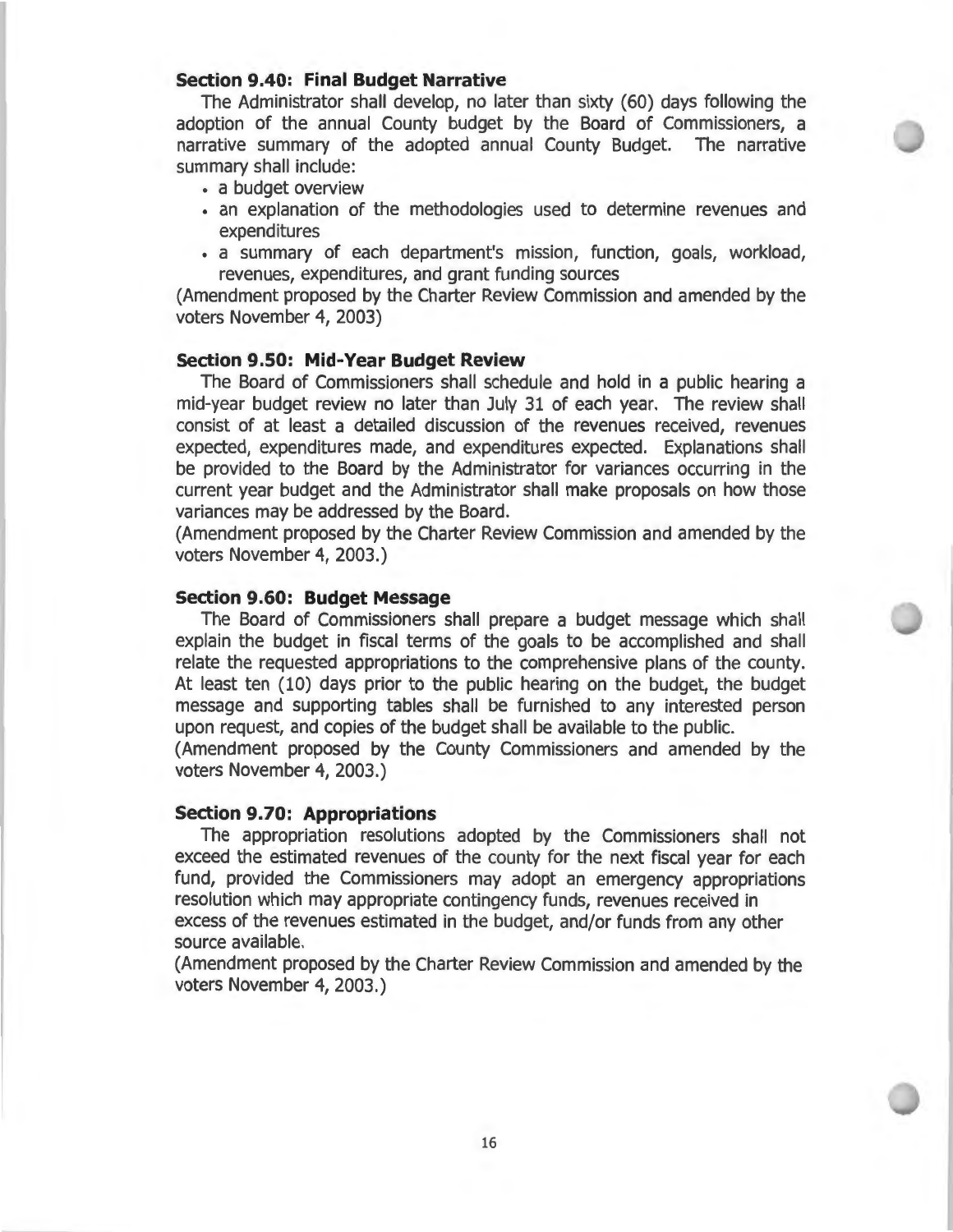#### **Section 9.80: Illegal Contracts**

Except as otherwise provided by ordinance, any contract in excess of an appropriation shall be null and void; and any officer, agent or employee of the county knowingly responsible shall be personally liable to anyone damaged by his or her action. The Commissioners may adopt an ordinance permitting the county to enter into contracts requiring the payment of funds from appropriations of subsequent fiscal years. The Board will enter into and sign all real estate documents associated with the county, its agencies, or departments except where contrary to law. Real estate leases shall be for a period not to exceed that permitted by state law.

(All of Article IX, as proposed by the Charter Review Commission and amended by voters November 8, 1983. Amendment proposed by the Charter Review Commission and amended by the voters November 4, 2003.)

#### **ARTICLE X - PERSONNEL SYSTEM Section 10.10: Personnel System**

Within one year of the effective date of this charter the Board of County Commissioners shall establish and place in operation a Personnel System for Clallam County, which will assure that recruitment, selection, promotion, retention and separation of county employees shall be based on merit and fitness and shall provide for a county career service.

#### **Section 10.20: Exemptions**

The provisions of this Article shall apply to all full time regularly employed county employees except as exempted by the provisions of the following section:

The following Clallam County personnel and officers shall be exempt from the provisions of this Article: (1) Temporary and contract employees; (2) All volunteer members of Boards and Commissions appointed by the Board of Commissioners; (3) All elected county officers and one other person in office who shall be either their first deputy or administrative assistant as designated by each such officer; (4) All reserve employees unless regularly employed and such other employees as may be designated by state or federal law or regulation.

#### **Section 10.30: Nondiscrimination**

In the exercise of its powers or in the performance of its duties, the county shall ensure that no person is discriminated against because of race, creed, political ideology, color, national origin, sex, marital status, sexual orientation, age, the presence of any sensory, mental, or physical handicap, or any other basis not reasonably related to the accomplishment of a legitimate governmental purpose, and shall take whatever affirmative action necessary to accomplish this purpose as defined in the state and federal constitutions and applicable court interpretations.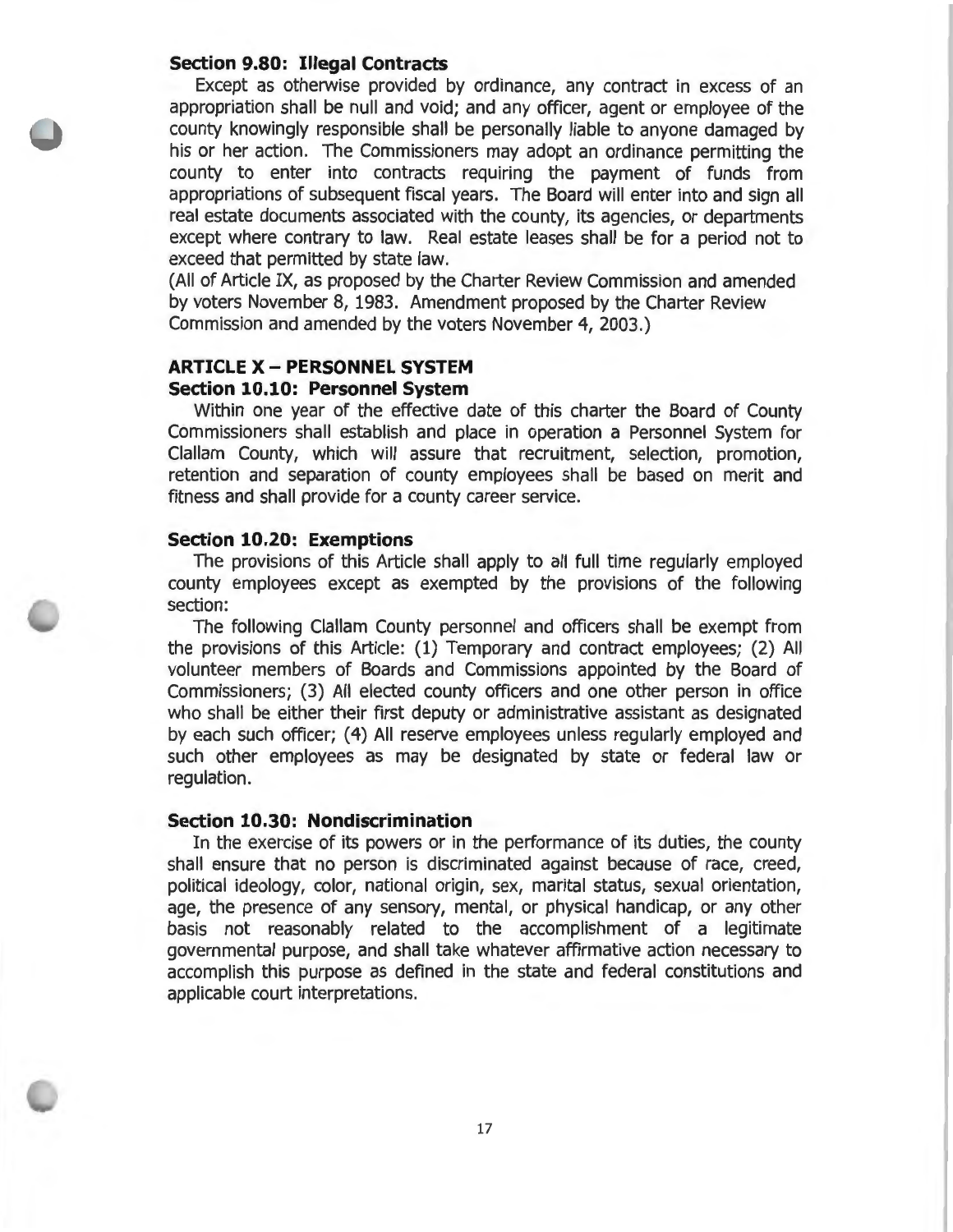#### **Section 10.40: Right to Public Hearing**

All county employees if they so request shall be entitled to a public hearing upon suspension or dismissal from employment. The public hearing must take place within fifteen (15) days after the suspension or discharge. If the Commissioners find in the public hearing that the employee was suspended or discharged for insufficient cause, the employee shall be reinstated and receive back wages and benefits.

#### **ARTICLE XI** - **CHARTER REVIEW, AMENDMENT AND REPEAL Section 11.10: Charter Review Commission 11.10.10: Election and Period of Office**

Commencing with the state wide general election in November 2014 and every eight (8) years thereafter, the Commissioners shall cause an election of a Charter Review Commission, hereinafter referred to as the Commission. The Commission shall consist of fifteen members, five from each county commissioner district. Each member of the Commission shall be a resident of the commissioner district which he or she represents. There shall be no filing fee. There shall be no primary. Persons filing will be elected by district. The member of the Commission who receives the greatest number of votes shall convene the Commission within thirty (30) days of election results being verified by the Auditor's Office. The term of office shall be one year from the date of the election. The Commission need not meet continuously, but may meet at such time and in such places as it deems appropriate upon given public notice.

(Amendment proposed by County Commissioners; amended by the voters November 3, 1981. Amendment as proposed by the Charter Review Commission; amended by the voters November 8, 1983. Amendment as proposed by the Charter Review Commission, amended by the voters November 8, 1994. Amendment proposed by the Charter Review Commission and amended by the voters November 6, 2007.)

#### **11.10.20: Vacancy**

Any vacancy on the Commission shall be filled by the remaining members of the Commission within thirty days, **provided** that, within fourteen days of the declaration of a vacancy, notice shall be given to the residents of the district in which the vacancy occurs in such manner as the Commission in its discretion seems advisable. Selection of the person to fill the vacancy shall be from those residing in the district in which there is a vacancy by simple majority vote of the Commission.

#### **11.10.30: Procedures**

The Commission shall review the charter to determine its adequacy and suitability to the needs of the County and may propose amendments. The Commission may also make recommendations to the County Commissioners and publish information and/or findings. Members of the Commission shall serve without salary, but shall be reimbursed for reasonable out-of-pocket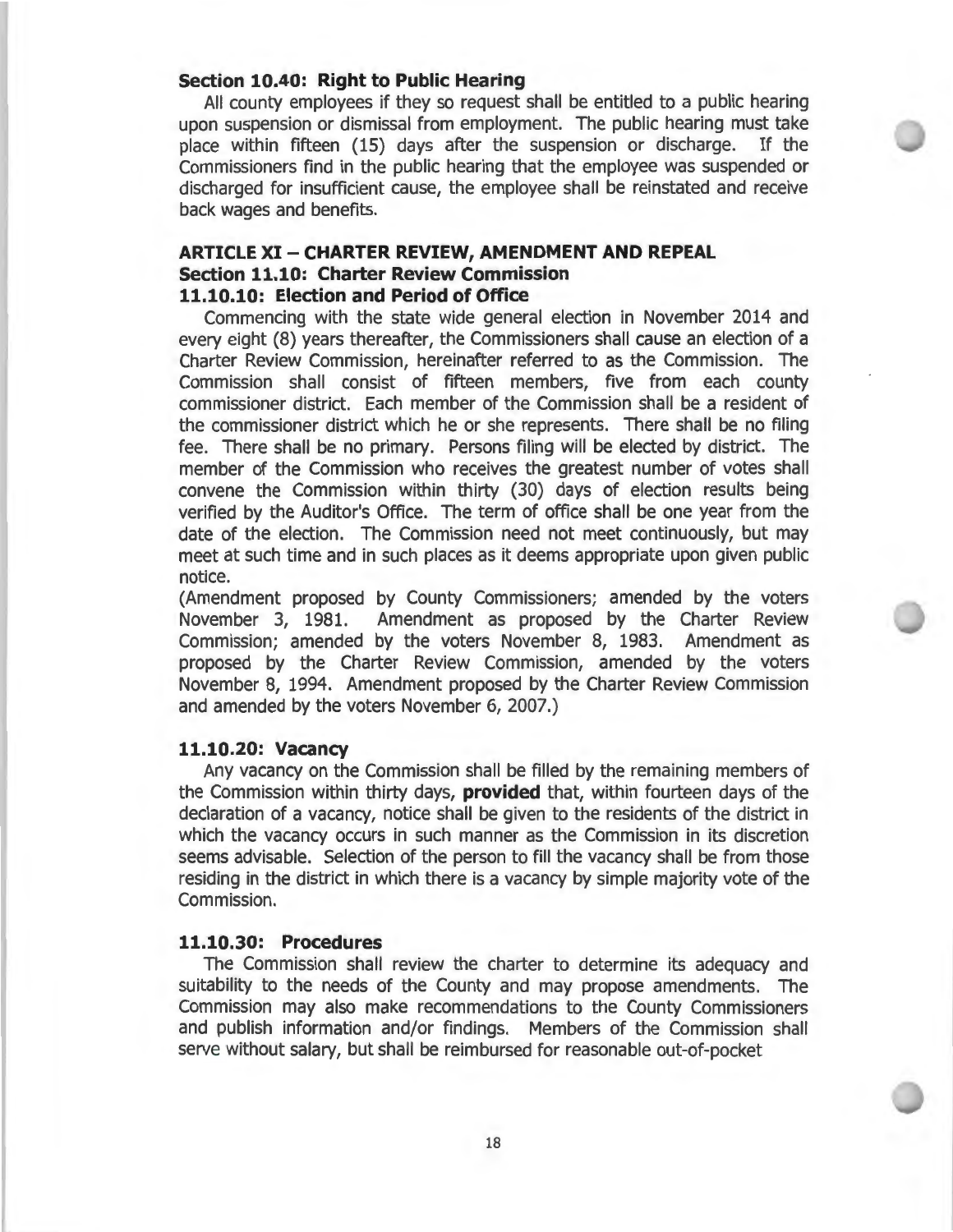expenses. The County Commissioners shall provide to the Commission reasonable funds, facilities and services appropriate to an elected county agency. Provisions for expenditures shall be made in the budget. Expenditures of the Commission shall be budgeted for their scheduled term of office.

### **Section 11.20: Charter Amendment and Repeal 11.20.10: General Provisions**

Charter amendments may be proposed by the Commission, the County Commissioners or by the public. Any proposed charter amendment shall be filed and registered by the auditor and submitted to the voters at the next state wide general election occurring at least ninety (90) days after registration of the proposed amendment by the Auditor. If more than one amendment is submitted on the same ballot, they shall be submitted in such a manner that the people may vote for or against the amendments separately; provided that an amendment which embraces a single or interrelated subject may be submitted as a single proposition even though it is composed of changes to one or more Articles.

If a proposed amendment is approved by a majority of the voters voting on the issue, it shall be effective ten days after the results of the election are certified unless a later date is specified in the petition or ordinance proposing the amendment. Any implementing ordinance required by any charter amendment shall be enacted by the County Commissioners within 180 days after the amendment is effective, unless the amendment provides otherwise.

#### **11.20.20: Amendments by the Charter Review Commission**

The Commission may propose amendments to the charter by filing such proposed amendments with the Auditor who shall submit the amendments to the voters at the next November election at least 90 days after filing and registration of the amendments.

#### **11.20.30: Amendments by the Public**

The public may propose amendments to the charter as provided by filing with the Auditor an initiative petition bearing the signatures of registered voters of the county equal in number to but not less than twenty (20) per cent of the numbers of voters who voted in the last gubernatorial election. Signatures shall be filed not more than 120 days following registration of the petition by the Auditor.

#### **11.20.40: Amendments by the Board of County Commissioners**

The Commissioners may propose amendments to the charter by enacting an ordinance to submit a proposed amendment to the voters at the next November election occurring at least 90 days after enactment.

#### **11.20.50: Repeal of the Charter by the People**

Six years after the adoption of the charter the public may initiate repeal of the charter by filing an initiative petition bearing the signatures of registered voters of the county equal in number to not less than 35 per cent of the number of voters who voted for the office of governor in the last statewide election, the signatures to be gathered within 180 days of registration of the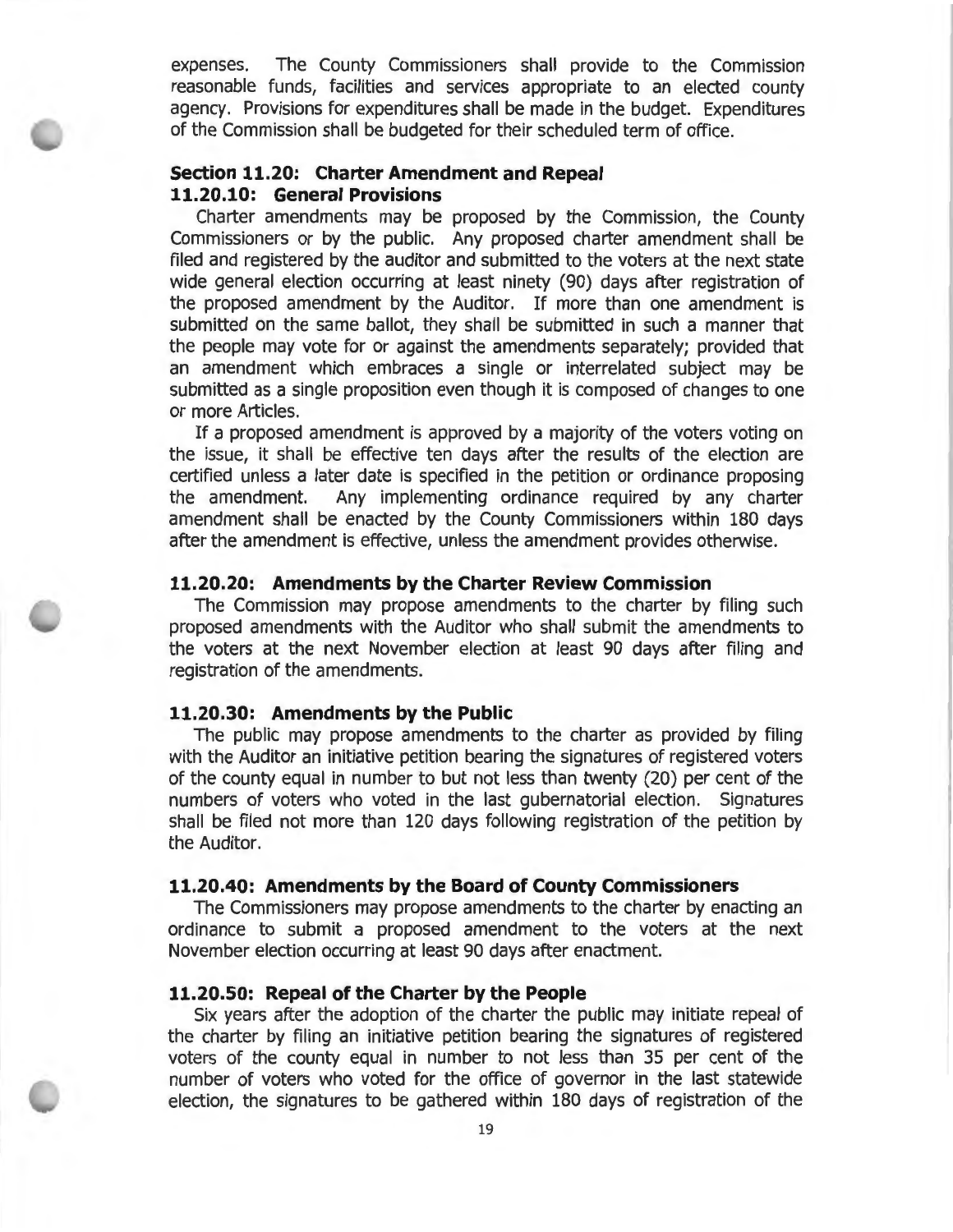petition by the Auditor. A proposal to repeal the charter must include provisions for transition.

#### **ARTICLE XII- GENERAL PROVISIONS**

#### **Section 12.10: Severability and Construction**

The provisions of this charter are severable; and, if any provision should be declared to be unconstitutional or inapplicable, it shall not affect the constitutionality or applicability of any other provision of this charter.

#### **Section 12.20: Purchasing, Contracts and Bonds**

The Commissioners shall by ordinance establish procedures for purchasing supplies, services, materials and equipment, the awarding of contracts and the sale or refunding of bonds. The ordinance shall provide when bids shall be required and how invitations for bids shall be advertised.

All purchases, contracts and bonds subject to bid procedures shall be advertised and, unless all bids are rejected, shall be awarded on the basis of sealed bidding to the lowest responsible bidder.

#### **Section 12.30: Franchises**

All franchises granted by the Commissioners shall be for a fixed term not to exceed twenty years and no exclusive franchise shall be granted for the use of any street, road or public place. All franchises shall be subject to the power of eminent domain and the right of the Commissioners or the people acting for themselves through the initiative or referendum to repeal, amend or modify the franchise in the interest of the public; and every ordinance granting a franchise shall contain a reservation of these rights. In any proceeding under eminent domain the franchise itself shall have no value. No franchise shall be granted in which any Commissioner has a direct or indirect contractual or financial interest.

#### **Section 12.40: Eminent Domain**

Private property shall be taken by the County only for public use and no greater interest shall be taken than is necessary to accomplish the public use. "Public use" means only the actual possession, occupation, and enjoyment of a fee simple, easement, or other property interest by the general public or by the County. It could also include the use of land for the creation or functioning of public utilities or common carriers such as railroads, utilities, or toll roads. The taking of private property by the County for economic development does not constitute public use.

For purposes of this Section, the taking of private property for economic development shall mean the taking of private property from one private party and the conveyance of that property within ten years to another private party for the purpose of increasing the County tax base, increasing the number of jobs in the County, or for general economic development. The taking of private property shall be found to be for economic development if a court determines that economic development, as defined in this Section, was the primary or the substantial factor in the County's decision to take the property.

(Amendment proposed by the Charter Review Commission and amended by the voters November 6, 2007; subsequent sections renumbered)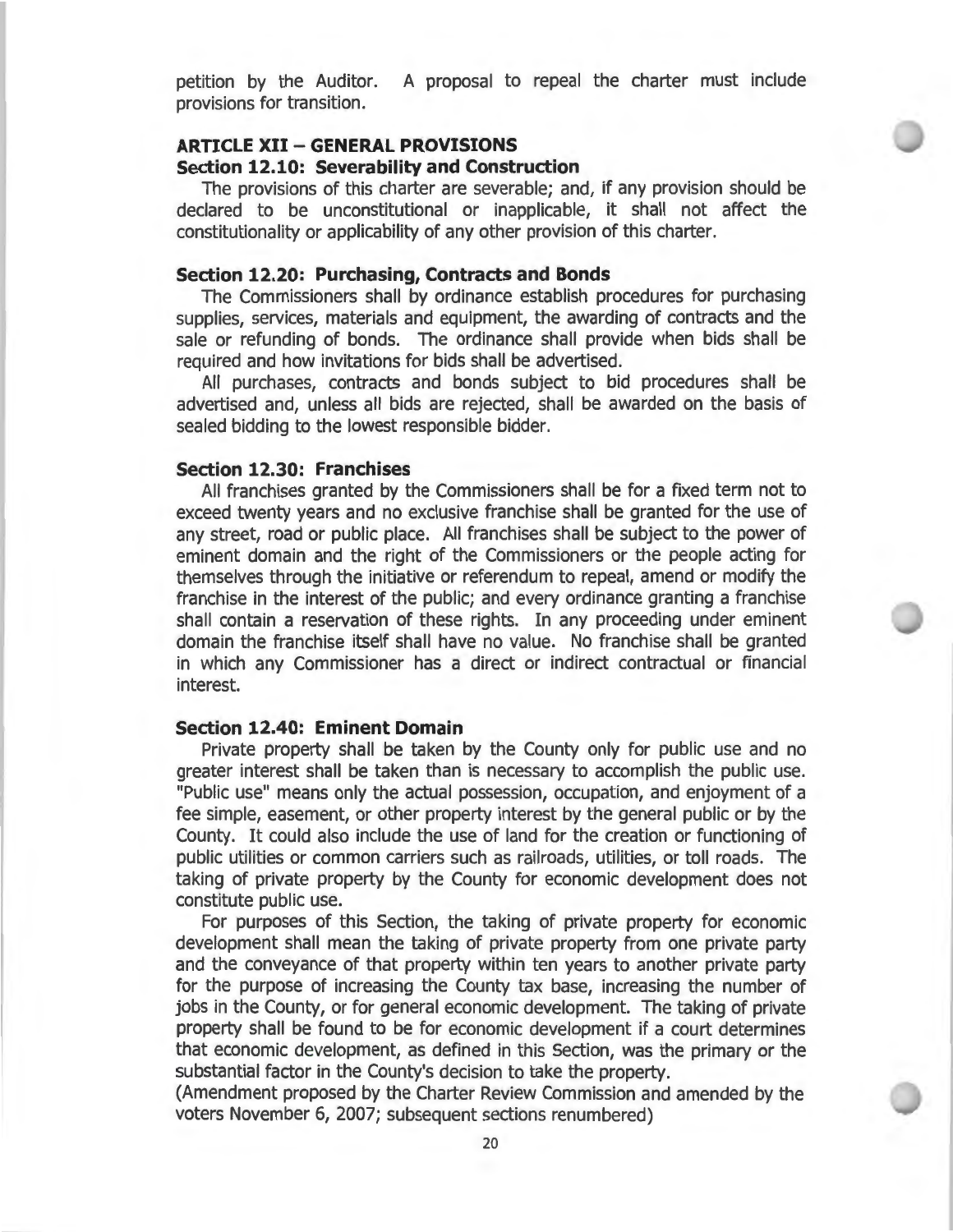#### **Section 12.50: Claims Against the County**

All claims for damages against the county shall be filed with the Auditor. Claims shall accurately state the time, place, cause, nature and extent of the alleged damages and give the actual residence address of the claimant at the time of presenting the claim, and for six months prior to the time for damages accrued, and shall be verified by affidavit of the claimant or such other person as may be authorized by law to verify such claim.

Compliance with the provisions of this section is mandatory upon all claimants for damages. Neither the Commissioners nor any officer, board, department or authority shall allow, make valid or in any manner recognize any demand against the county which was not at the time of its creation a valid claim against the county, nor shall they or any of them ever allow or authorize to be paid any demand which without such action would be invalid, or which shall then be barred by any statutes of limitation, or for which the county was never liable, and any such action be void.

Every officer who shall approve, allow or pay any demand against the county not authorized by law shall be personally liable to the county.

(As proposed by the Charter Review Commission and amended by the voters November 8, 1983)

#### **Section 12.60: Public Disclosure**

The Commissioners shall by ordinance provide for the disclosure of financial interests by elected public officials and establish a code of ethics for other officers and employees of the county and provide penalties for violations of the ordinance.

#### **Section 12.70: Oath of Office and Bonds**

An oath or affirmation to support the constitutions of the United States and the State of Washington and the charter and ordinances of Clallam County, and to perform faithfully, impartially, and honestly the duties of office, shall be made by each elected officer before entering upon the duties of office.

A surety bond shall be required for all elected officers and such county employees as may be designated by ordinance. Bonds shall be in the form and amount required by ordinance.

#### **ARTICLE XIII - TRANSITIONAL PROVISIONS**

The provisions of this Article relate to the transition from the existing form of government to the form of government established by this charter, and where inconsistent with the foregoing Articles of this charter, the provisions of this Article shall constitute exceptions.

#### **Section 13.10: Effective Date**

This charter shall take effect at noon on the second Monday in January, 1977.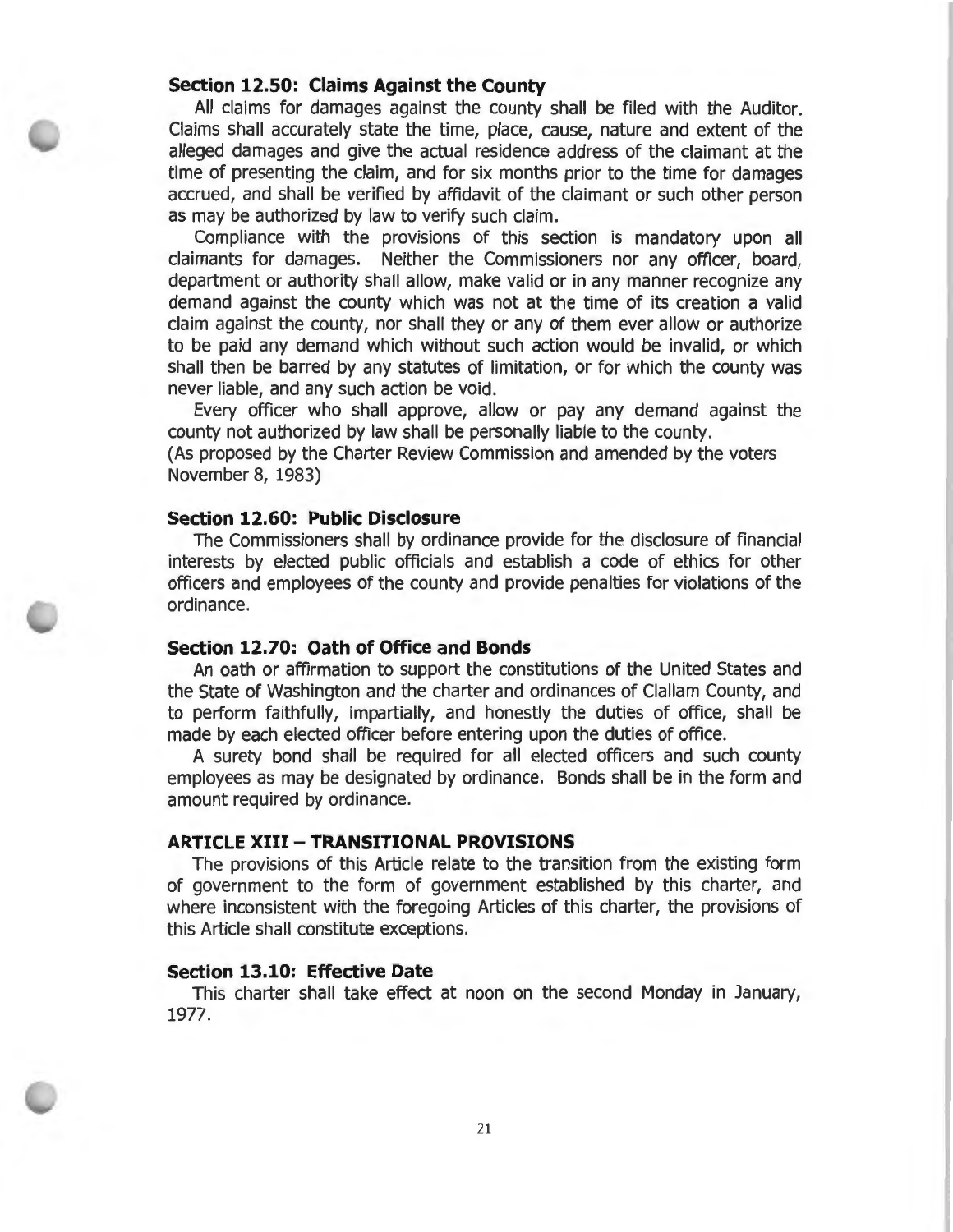#### **Section 13.20: Continuation of Ordinances and Vested Rights**

All ordinances, administrative rules and resolutions in force at the time this charter takes effect, to the extent they are not inconsistent with the provisions of this charter, shall remain in force until amended or repealed. All rights, claims, obligations, proceedings and liabilities either in favor of or against the county, and any criminal proceedings existing on the effective date of this charter, shall not be affected by the adoption of this charter. The power of the county to control, improve, establish, extend or vacate roads and other public ways over tide or shorelines within the county or into any streams or bodies of fresh water and all other powers of the county shall continue and shall not be affected by the adoption of this charter.

#### **Section 13.30: Terms of Office, Year of Election of County Commissioners**

Commissioners shall be elected for a term of four years. Those Commissioners in office when this charter becomes effective shall remain in office until the Commissioners provided for herein are elected at the statewide general election in November and have qualified. The Commissioner from District One shall be elected in 1979 and every four years thereafter; the Commissioner from District Two shall be elected in 1980 and every four years thereafter; and the Commissioner from District Three shall be elected in 1978 and every four years thereafter.

#### **Section 13.40: Commencement of Terms of Office**

The terms of office of other elected county officials shall commence on the date specified by general law for public officers elected at general elections.

#### **Section 13.50: County Employees**

All elective county officials, except County Commissioners, holding office on the effective date of this charter, shall receive not less than the same compensation which he or she was receiving prior to the adoption of this charter. All non-elective county employees shall be continued in county employment at a similar position and not less than the rate of compensation which he or she was then receiving and thereafter shall be entitled to appointment to a position covered by the Personnel System and subject to all its rules but not the rules concerning initial employment.

#### **Section 13.60: Boards and Commissions**

All boards and commissions existing when this charter takes effect shall continue until modified or abolished by ordinance.

#### **Section 13.70: Budget**

The budget for 1977 which is in effect when this charter takes effect shall remain effective until revised or as superseded by the provisions of this charter.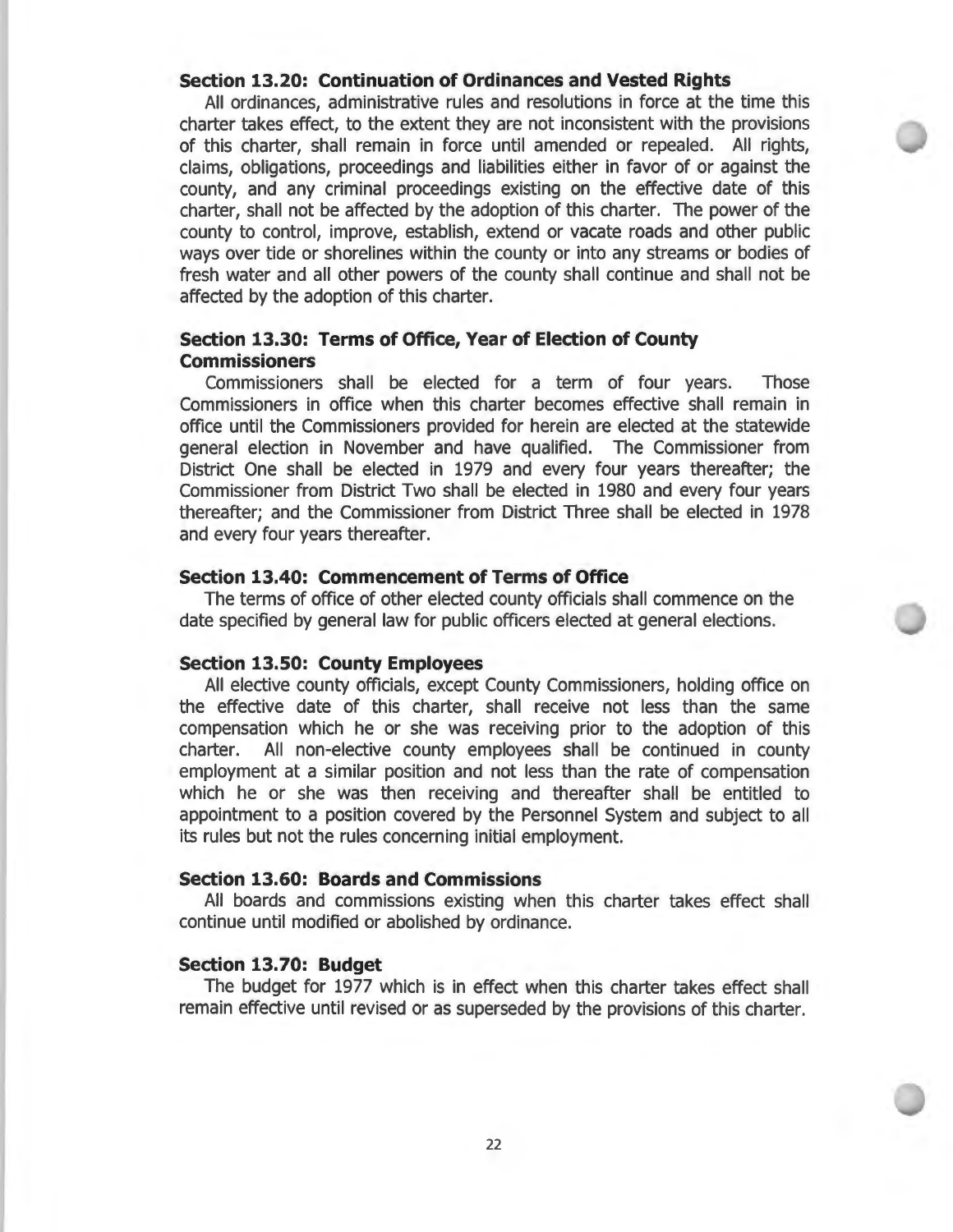### **Section 13.80: Required Ordinances**

The following ordinances required by this charter shall be adopted by December 13, 1977:

Section 2.40: Rules and Organization of the Board of County Commissioners

Section 3.40: Codification of Ordinances

Section 8.10: Petitions

Section 9.10: Budget

Section 10.10: Personnel System

Section 12.20: Purchasing and Bonds

Section 12.50: Public Disclosure